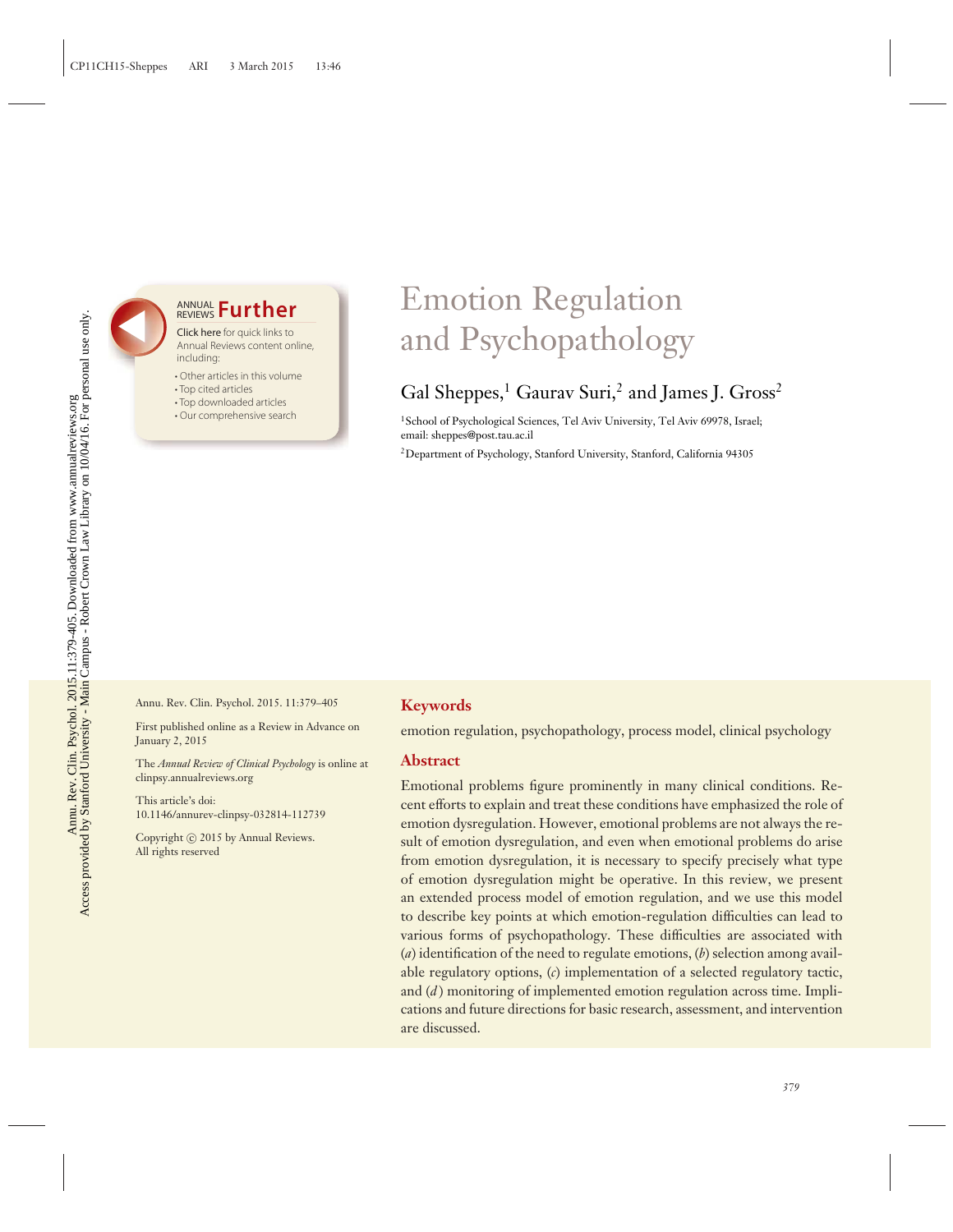## **Contents**

| 380                                                    |  |
|--------------------------------------------------------|--|
|                                                        |  |
| THE EXTENDED PROCESS MODEL OF EMOTION REGULATION:      |  |
| CONCEPTUAL BACKGROUND AND BASIC ELEMENTS<br>383        |  |
| THE EXTENDED PROCESS MODEL OF EMOTION REGULATION:      |  |
| 386                                                    |  |
| 388                                                    |  |
| 389                                                    |  |
| 390                                                    |  |
| THE EXTENDED PROCESS MODEL OF EMOTION REGULATION:      |  |
| 391                                                    |  |
|                                                        |  |
|                                                        |  |
|                                                        |  |
| 395                                                    |  |
|                                                        |  |
| IMPLICATIONS AND DIRECTIONS FOR FUTURE RESEARCH<br>397 |  |
| 397                                                    |  |
| 398                                                    |  |
| 399                                                    |  |
| 400                                                    |  |

## **INTRODUCTION**

There are things about you that I like. You're smart, you're funny, you're ... spectacular in bed... but you're intolerable! You have very serious emotional problems. Deep seated problems for which you should seek professional help. ( *Fight Club*, 1999)

In one of many unforgettable dialogues in the movie *Fight Club*, character Marla Singer tells the narrator (Edward Norton) that she cannot put up with him anymore because of his emotional problems. The phrase "emotional problems" was not invented by Hollywood writers, of course, but instead is widely used both in daily life and in clinical science, where it functions as an umbrella term to describe a diverse array of clinically significant symptoms and syndromes (for reviews, see Kring 2008, Kring & Mote 2014, Tracy et al. 2014).

The centrality of "emotional problems" in clinical conditions has led to an active search for causes, with emotion dysregulation figuring prominently (for reviews, see Gross 2014a, Gross & Jazaieri 2014, Kring & Sloan 2009). To give one recent example, the new clinical category "disruptive mood dysregulation disorder" (Am. Psychiatr. Assoc. 2013) was formed to describe severe and persistent irritability in children, manifested in intense and prolonged temper outbursts and angry mood.

At first glance, the role of emotion dysregulation in emotional problems seems intuitive and straightforward. However, a closer look reveals that the same manifestation of an emotional problem (e.g., a strong rage response) could be the result of a basic impairment in the machinery that generates emotion (e.g., hyperactive fight response) or in the machinery that controls emotion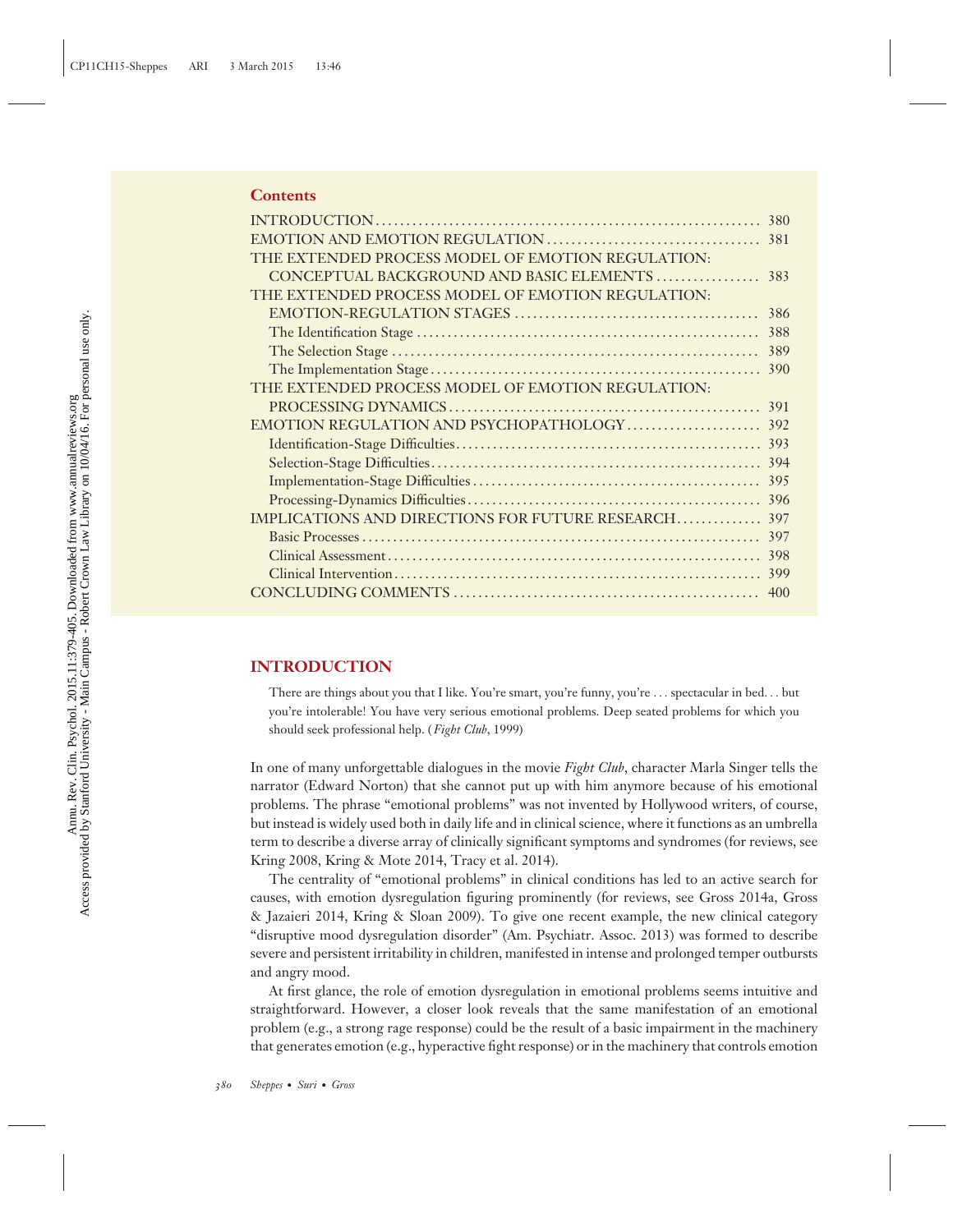(e.g., an ineffective regulatory effort to modulate an active—not hyperactive—fight response), or it could be the result of both types of problems. Although the aforementioned label "disruptive mood dysregulation disorder" suggests regulation problems, none of its characteristics necessarily indicate problems that go beyond emotion generation.

Therefore, it remains an open question what portion of emotional problems is the result of emotion dysregulation. Importantly, of the emotional problems that are related to dysregulation, the field has focused almost exclusively on dysregulation that is related to the ability to implement or execute different regulatory strategies (for meta-analyses, see Aldao et al. 2010, Webb et al. 2012b). Although these prior studies have provided important insights, in recent years it has become clear that emotion regulation is a multiprocess phenomenon that involves regulatory stages that precede and follow regulatory implementation (for reviews, see Bonanno & Burton 2013, Gross 2015, Sheppes 2014,Webb et al. 2012a). Despite these conceptual advances, at present there is no conceptual model that systematically describes the different regulatory stages and their potential links to psychopathology.

To address these gaps in the literature on emotion regulation and psychopathology, we begin by defining the key players that can lead to emotional problems: emotion generation and emotion regulation. We then present a novel extended-process model of emotion regulation and use this model to describe key points at which emotion-regulation difficulties can lead to various forms of psychopathology. These include difficulties associated with (*a*) identification of the need to regulate emotions, (*b*) selection among available regulatory options, (*c*) implementation of a selected regulatory tactic, and (*d* ) monitoring of implemented regulatory tactics across time. We end by discussing implications for basic processes, clinical assessment, and treatment.

## **EMOTION AND EMOTION REGULATION**

Modern life, which distances us from many of the immediate threats that were encountered by our ancestors, makes it easy to forget that emotions evolved to help us survive. Emotions involve a series of internal changes that result in external actions that have—on balance—proven advantageous for humans over the long sweep of evolutionary history (Damasio 1999). Specifically, emotions are generated in a series of stages that include attending to a situation, giving it a valenced meaning, and producing a loosely coupled set of experiential, behavioral, and physiological responses (Gross 1998b, 2001, 2002). **Figure 1***a* presents the modal model of emotion generation, which describes in abstract and general terms the stages that constitute the formation of an emotional response.

Although emotions differ in many ways, several features are shared by most emotions. First, emotions are generated when an attended situation is interpreted as being central to one's goals*,* including personal (e.g., avoid loss), social (e.g., help another individual), and cultural (e.g., support patriotism) goals (see Scherer et al. 2001). Second, emotions involve loosely coupled changes in multiple domains, including subjective experience, behavior, and physiology (Mauss et al. 2005). These multisystem changes can be characterized by describing (*a*) the intensity or the magnitude of the response, (*b*) the duration or the amount of time the response is active, (*c*) the frequency or the number of times the response occurs within a given period, and (*d* ) the type or the category of the response (Davidson 1998). Third, emotions are not ballistic entities that must proceed to completion. Instead, they can be adjusted to suit one's needs in a given situation. This feature of emotions allows for their modification or regulation.

Emotion regulation is defined when there is an activation of a goal that recruits one or more processes to influence emotion generation (Gross et al. 2011a,b). The target of this regulatory goal can be to induce a change in the person who experiences the emotion (intrinsic) or to induce a change in someone else (extrinsic), as when parents help their children regulate emotions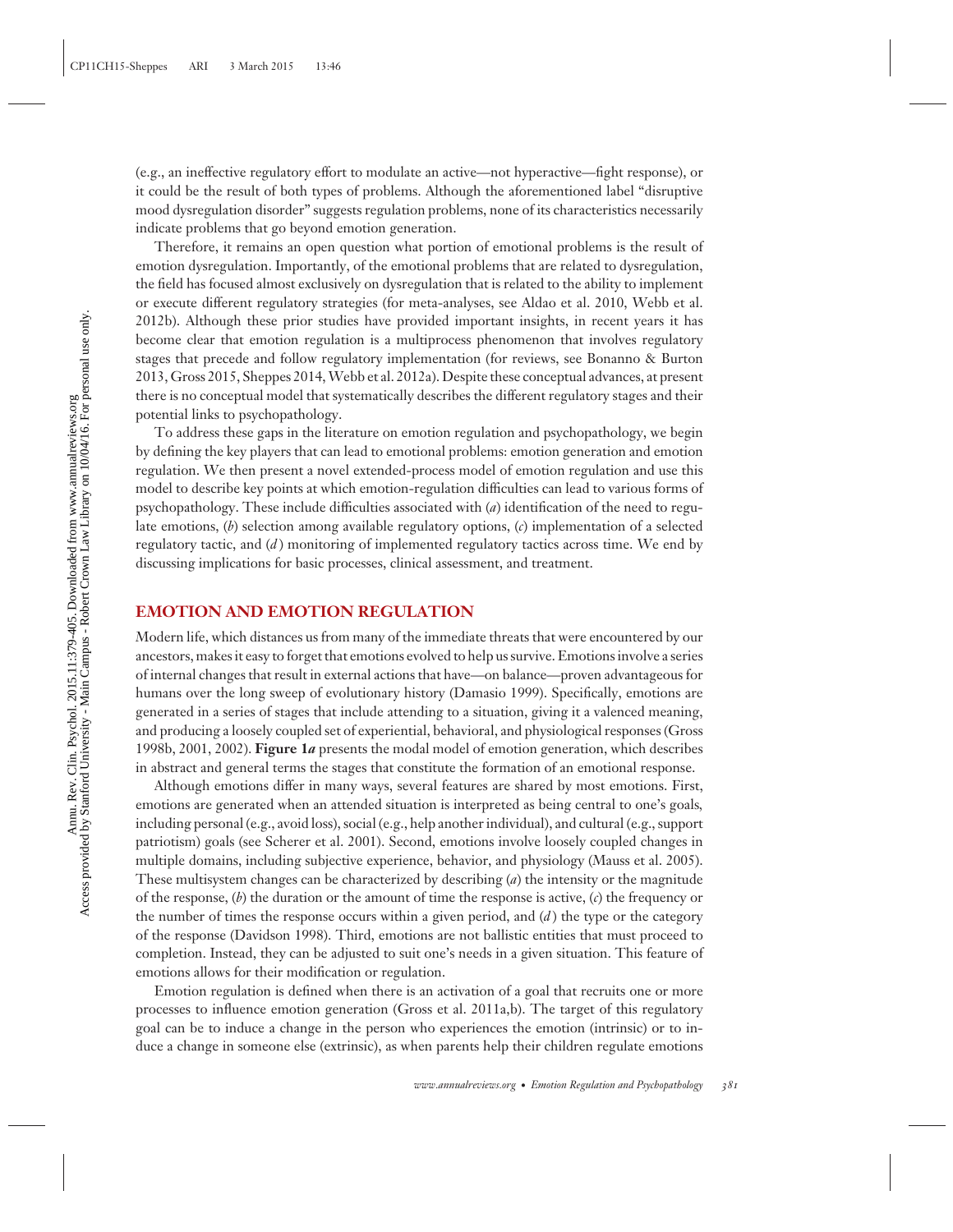

Emotion and emotion regulation. (*a*) The modal model of emotion in its traditional linear format, with a feedback arrow indicating that an emotional response may change the situation that elicited the emotion. (*b*) The process model of emotion regulation was derived by identifying each of the major points in the modal model at which the emotion-generative process might be altered. Figure adapted with permission from Gross (2014a).

(Macklem 2008). The regulatory goal can promote hedonic motivation to feel less negative or more positive in the short term, or it can promote instrumental motivation such as modifying emotions in ways that promote long-term objectives (Tamir 2009). The regulatory goal can be explicit*,* involving deliberate and effortful processes, or implicit*,* involving unconscious and effortless processes (Gyurak et al. 2011). Finally, regulatory goals can aim to decrease (downregulate) or increase (upregulate) facets of emotional responding, such as the intensity, duration, and frequency of a given emotion.

Emotion generation and emotion regulation both operate via systems that share basic features, including the activation of goals. However, the target of these goals differs. The target of emotion generation can be a wide array of internal and/or external outcomes, whereas the target of emotion regulation is always to induce a change in the emotion-generation system (Gross et al. 2011a). In addition, it is assumed that the recruitment of regulatory processes involves, at least to some extent, systems that can be differentiated from emotion generation, and recent technological advances (e.g., connectivity analysis) have begun to show how activated regulatory systems lead to changes in emotional responding ( Johnstone & Walter 2014). Although these differences are important, it is often difficult to empirically distinguish between emotion generation and regulation (for a review, see Gross et al. 2011a). This highlights the notion that arguments about emotion regulation—like arguments about all psychological constructs—are inherently probabilistic and contextually defined.

According to the process model of emotion regulation, emotion-regulatory processes can be differentiated by the stage of the emotion-generative process that they primarily target (for reviews, see Gross, 1998, 2001, 2002, 2014a; Gross & Thompson 2007). To make this concept more concrete, in **Figure 1***b* we highlight five temporal points in the emotion-generative process at which individuals can regulate their emotions; these points correspond to five families of emotionregulation processes: situation selection, situation modification, attentional deployment, cognitive change, and response modulation.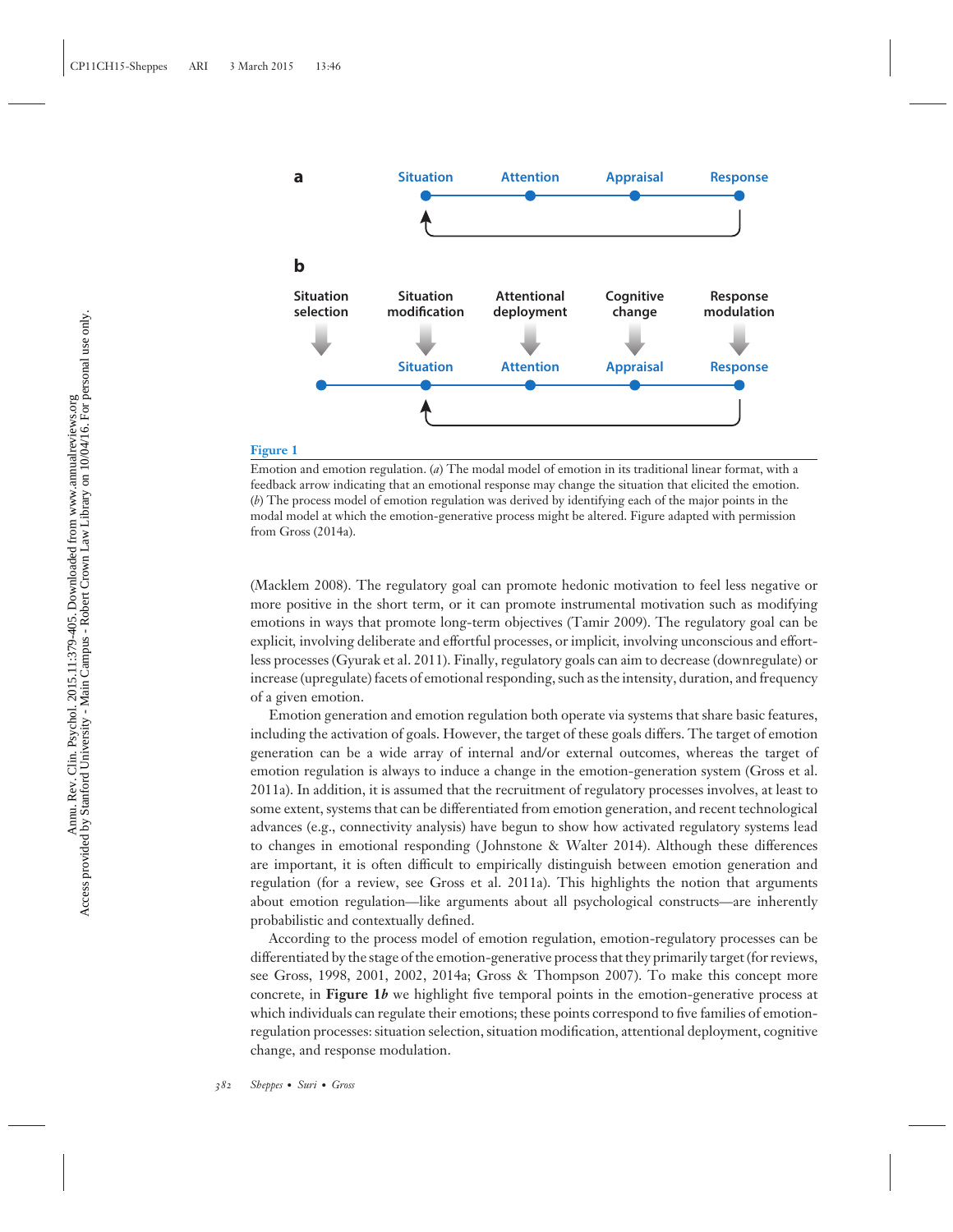Situation selection includes efforts to change the complete course of an emotional situation at the earliest stage, such as avoiding situations that may induce emotions upon encounter (Beck & Clark 2009). Situation modification refers to attempting to change external features of a situation, such as shortening the exposure time to emotional situations (Foa & Kozak 1986). Attentional deployment moves from trying to modify external features of the situation to modifying early information processing, such as distracting oneself from the attention-grabbing features of an emotional situation (Sheppes & Gross 2011, 2012; van Dillen & Koole 2007). Cognitive change modifies late semantic-meaning processing, such as reappraising the emotional meaning of a situation in nonemotional terms (Gross 2014a). Finally, response modulation refers to targeting the latest emotional stage with a modification of the experiential, behavioral, and/or physiological components of an activated emotion response, such as expressive suppression that involves inhibiting the behavioral manifestations of an active emotional response tendency (Richards & Gross 1999).

As the field of emotion regulation matures (Gross 2014b, Tamir 2011), conceptual models also need to evolve in order to account for new findings. In the case of emotion regulation, an updated model seems especially needed, given that the field has shown an exponential increase in the number of publications since the formulation of the original process model in 1998 (Gross 1998a, 2014a).

Although the contribution of the process model is clear, it (and most empirical studies that followed) concentrates only on one particular regulation stage—strategy implementation. By implementation we mean the short-term execution of a particular regulation strategy. Recently, it has become clear that it is crucial to identify other important regulatory stages in order to understand the adaptive and maladaptive profiles of emotion regulation (for reviews, see Bonanno & Burton 2013, Gross 2015, Kalisch 2009, Sheppes 2014, Sheppes & Levin 2013, Webb et al. 2012a). However, to date there is no conceptual model that describes central regulatory stages and links them to psychopathology.

To address these and other related issues, in the present review we describe the extended process model of emotion regulation (Gross 2015). We begin by providing the conceptual background, general logic, and basic elements of this model. We then define emotion and several central stages that constitute the extended emotion-regulation process (see also Ochsner & Gross 2014). As we elaborate below, at the heart of each stage is a central emotion-regulation-related decision that needs to be made, and failure points related to these decisions are associated with various forms of psychopathologies. Specifically, regulatory decisions and potential failure points may be related to an initial decision on (*a*) whether or not to regulate (identification), (*b*) which general regulatory category to use (selection), (*c*) which specific regulatory tactic to actively implement (implementation), or (*d* ) whether to stop regulating or to switch regulation type following initial implementation (monitoring).

## **THE EXTENDED PROCESS MODEL OF EMOTION REGULATION: CONCEPTUAL BACKGROUND AND BASIC ELEMENTS**

It is widely agreed that the subjective value that organisms give to objects strongly determines their responses to these objects. Accordingly, several influential accounts have offered taxonomies of Valuation systems (Ochsner & Gross 2014, Rangel et al. 2008). Although different types of Valuation systems exist, there is considerable agreement on the core elements that are present in all of them (Gross 2015).

In **Figure 2***a*, "W" refers to the aspect of the World, whether internal or external, that starts a cascade of processes that constitute the Valuation system. "P" refers to Perception, or input of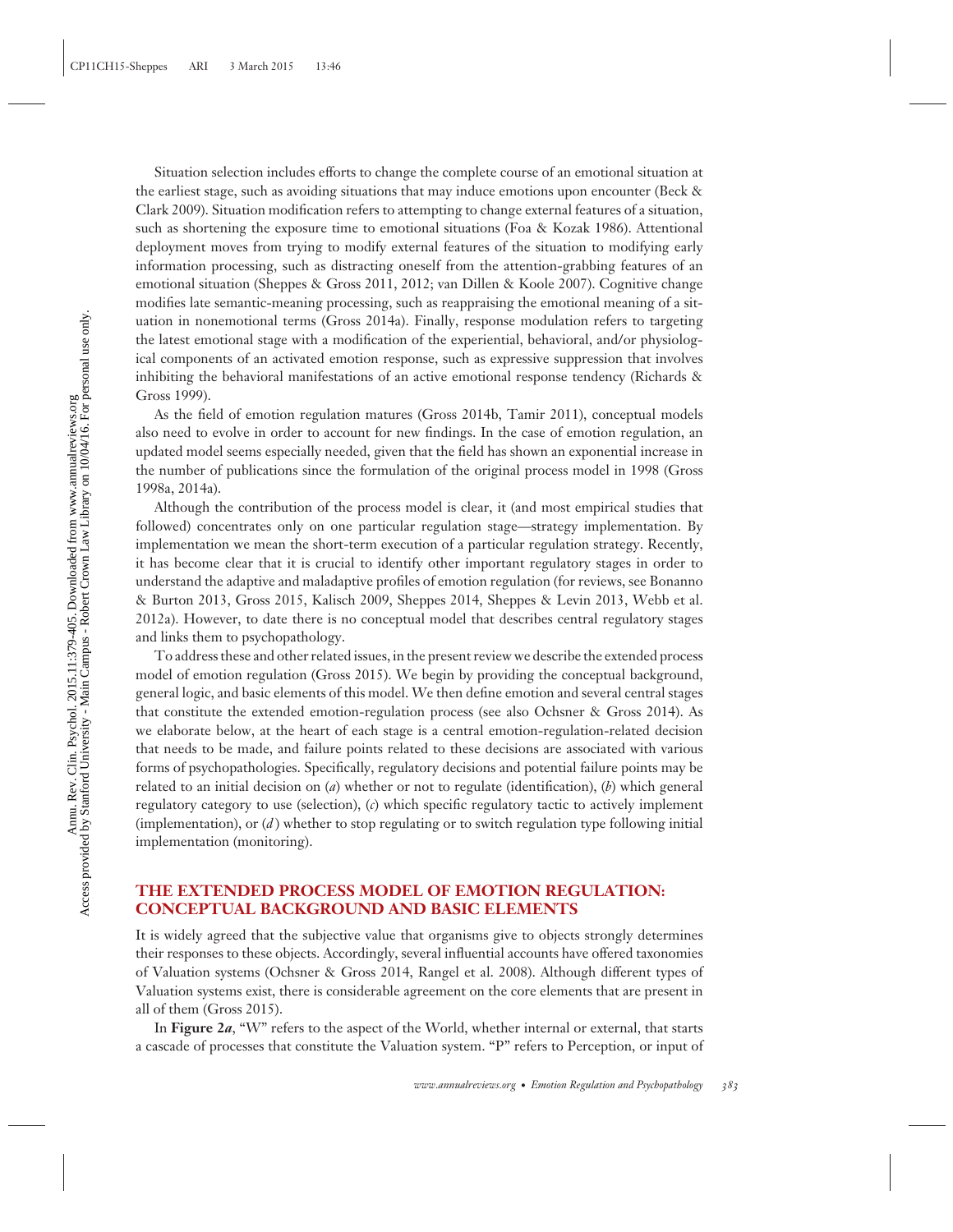

#### **Figure 2**

The Valuation process. (*a*) The World (W) gives rise to Perception (P). When valued as either negative or positive, these Valuations (V) give rise to Actions (A) that can alter the state of the World. Emotion is one type of Valuation. (*b*) Valuation takes place over time (see cycles 1, 2, 3, etc.), as shown in this spiral depiction of the Valuation process. See text for a more detailed discussion. Figure adapted with permission from Ochsner & Gross (2014).

the Valuation system, defined as representation of a current state and of a desired goal state in working memory. "V" refers to Valuation, where each state receives a value or weight that is based on the perceived benefits and costs that were formed via past experience and learning mechanisms. Congruent with cybernetic models (for reviews, see Ashford & Cummings 1983, Carver & Scheier 2012), Valuation entails computation of the size of a discrepancy between the current and desired states. If this discrepancy passes a certain threshold, it leads to Action ("A"), or the output unit, that involves translating the product of the Valuation process into an executed Action.

As can be seen in **Figure 2***b*, Valuation systems can be active for an extended period of time, which is manifested in series of World-Perception-Valuation-Action (W-PVA) cycles of a particular Valuation system (Ochsner & Gross 2014). The first cycle triggers the Valuation system with an event in the (internal or external) World that is being perceived, valued, and acted upon. The target of the Action process is the World, and its change (or lack of change) sets a second cycle that is being perceived, valued, and acted upon in subsequent cycles. In **Figure 2***b*, each element has two subscripts, with the latter representing the cycle number.

A related process from repeated cycles of a single Valuation system occurs when the target of one Valuation system is a different Valuation system. In this case, a Valuation system represents a different Valuation system as its input, values it, and forms an Action whose target is to change the initial Valuation system.

This conception of Valuation provides a framework for understanding emotion generation and emotion regulation (Gross 2015, Ochsner & Gross 2014). Starting with emotion generation, the appraisal perspective places a strong emphasis on the construal or Valuation of objects as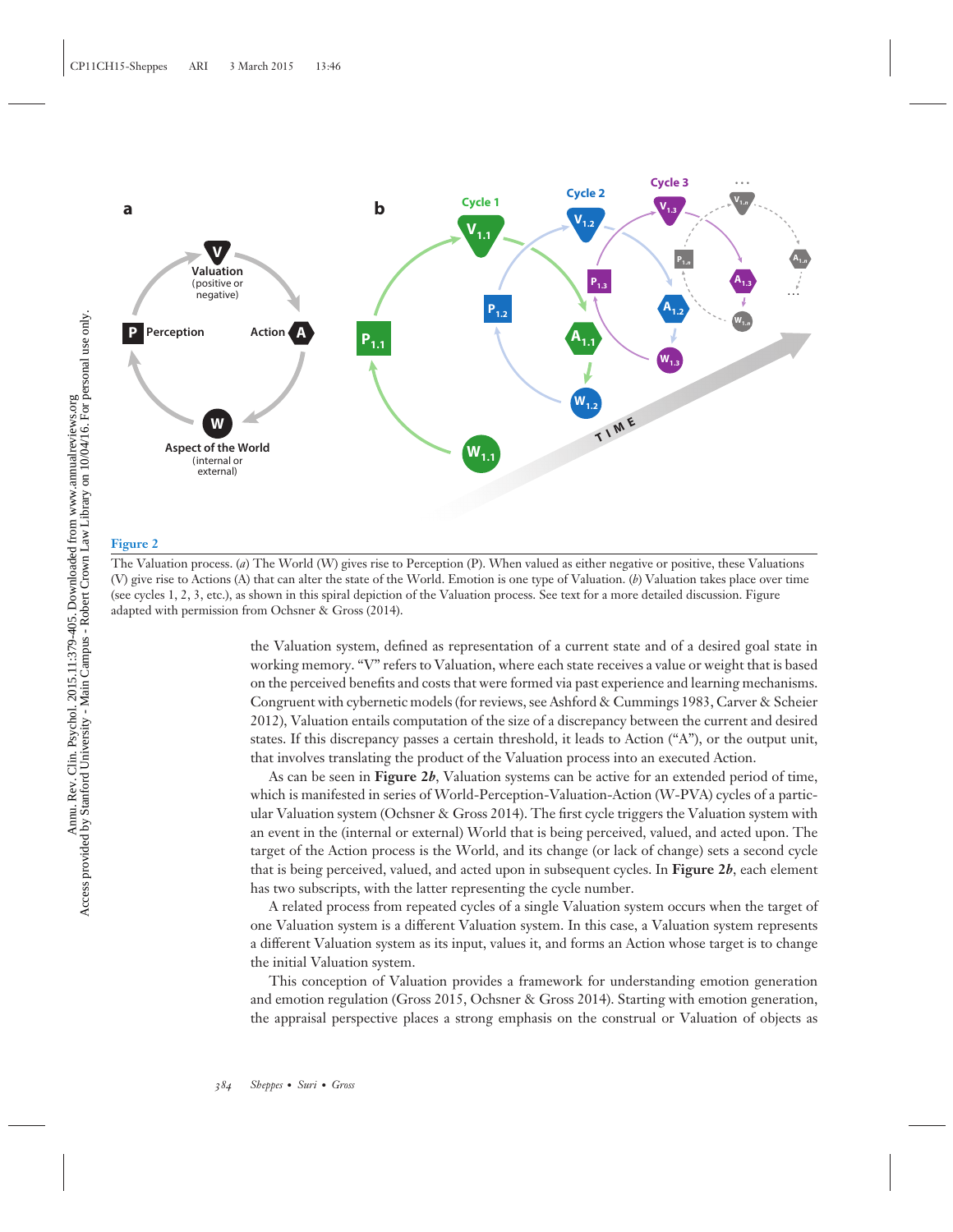meaningful in the formation of emotion (Frijda 1986, Lazarus 1991, Scherer 1984; for a review of other perspectives, see Gross & Barrett 2011). According to this approach, emotion involves a good versus bad (for the organism) Valuation (for a review, see Ochsner & Gross 2014). Additionally, central models of emotion such as the modal model (Gross 1998a) are largely congruent with the aforementioned core elements of Valuation systems. The World refers to an emotion-eliciting situation. Perception refers to selective attention mechanisms that represent the emotional problem space. Valuation refers to appraisal or semantic meaning that is given to the represented emotional situation. Finally, the output refers to the activation of a coordinated set of experiential, behavioral, and physiological processes that constitute an emotional response.

From a Valuation perspective, the relationship between emotion generation and emotion regulation is captured in the interaction between different Valuation systems (see **Figure 3***a*,*b*). Specifically, the output of the first-order (emotion-generation) Valuation system (i.e., the experiential, behavioral, and physiological emotional response tendencies) activates a second-order (emotionregulation) Valuation system. The emotion-regulation Valuation system perceives, values, and then acts on the emotion-generation Valuation system in an effort to change it. In other words, in emotion regulation, the object of Valuation (i.e., the World) is another Valuation system (i.e., the emotion-generation Valuation system). **Figure 3***b* illustrates that the interaction between the emotion-generation and emotion-regulation Valuation systems is dynamic and extends over time.

To make this discussion more concrete, consider the following example of a man who is being cut off by another vehicle while driving. A first-order emotion-generation Valuation system is activated when the car that cut him off (i.e., World) is represented in working memory (i.e., Perception) as a current state of threatened self-honor (Cohen et al. 1996, Krahé & Fenske 2002) together with the representation of a conflicting desired state of a restored self-honor. During Valuation, the current state is negatively valued, the desired state is positively valued, and the size of the discrepancy between these two states is calculated. When the magnitude of the discrepancy passes a threshold, a coordinated set of experiential, behavioral, and physiological responses that constitute a road rage response is executed (i.e., Action).

Emotion regulation begins when the evoked emotional response tendencies (i.e., World) activate a second-order emotion-regulation Valuation system (see **Figure 3***a*). Perception involves representing in working memory the current emotional state together with a conflicting desired state of controlling or regulating the rage (e.g., reappraising the other person as having a bad day). Weighting (Valuation) of the current emotional state, the desired regulated state, and their discrepancy is computed. Given the large discrepancy, a regulatory response that involves cognitively changing the emotional appraisal is formed (Action). Importantly, in this case the target of the regulatory Action is the Valuation process of the emotional first-order Valuation system. That is, the reappraisal (e.g., that the other driver had a bad day) is competing with the original appraisal that the other person was being disrespectful.

As can be seen in **Figure 3***b*, the emotional and regulatory Valuation systems are active over time as long as the discrepancy between the current and desired states passes a threshold. In our case, the emotional Valuation system is active as long as the discrepancy between the (usually negative) value given to the threatened self-honor current state and the (usually positive) value given to the restored self-honor desired state passes a threshold. In a similar vein, the regulatory Valuation system is active as long as the discrepancy between the negative value given to the threatened self-honor current state and the positive value given to the desired state to regulate the rage passes a threshold. In the following sections, we further elaborate on the long-term dynamics of these two interacting Valuation systems.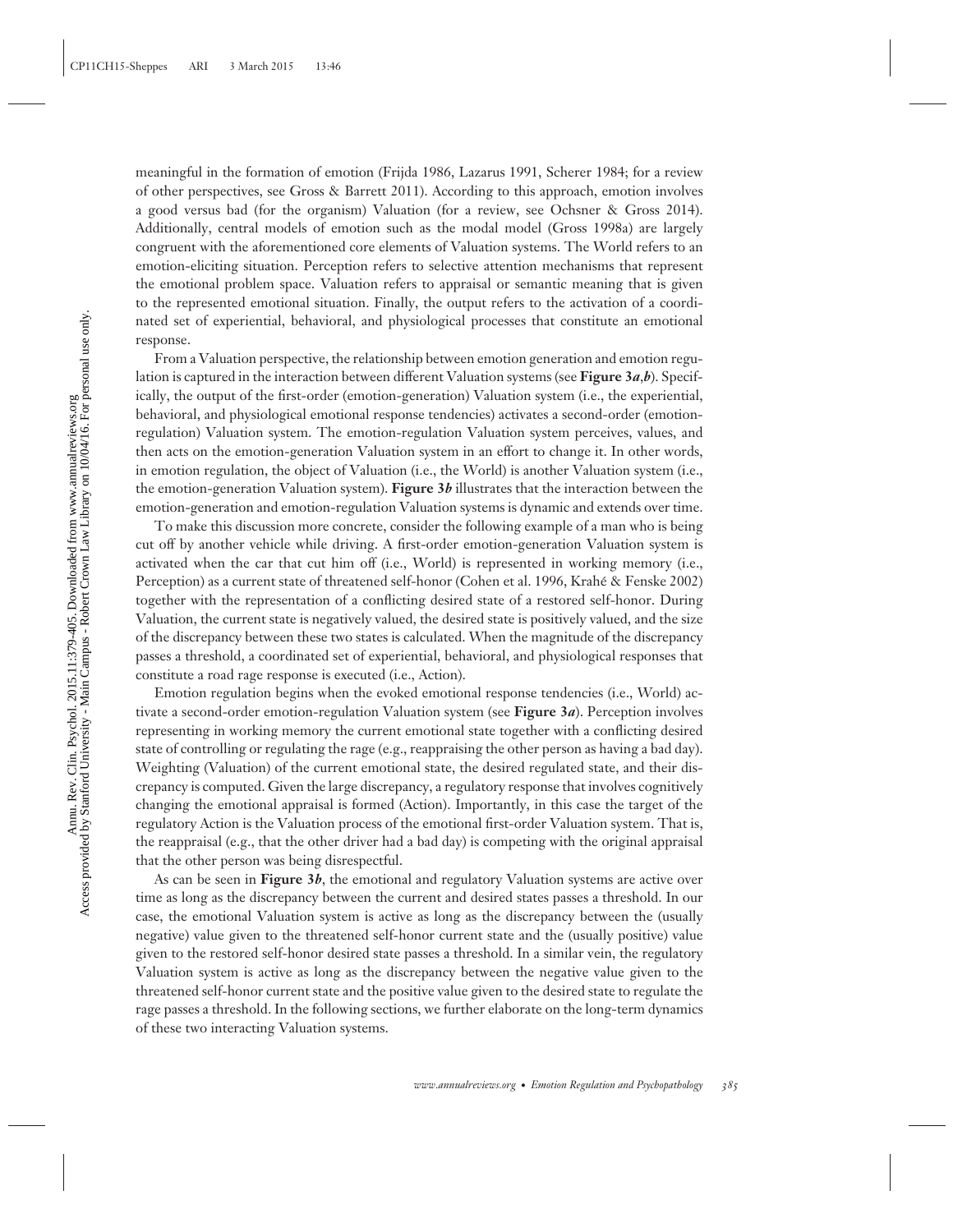**V a b First-level valuation Second-level valuation P A V W P A V2.1 P**<sub>2.1</sub> **A**<sub>2.1</sub> **V2.2 P<sub>2.2</sub> A**<sub>2.2</sub>  $V_{2.3}$ **P<sub>2.3</sub> A**<sub>2.3</sub> **V2.***<sup>n</sup>*  $P_{2.0}$ **Second-level valuation . . . First-level valuation**  $V_{1.1}$ **W<sub>1.</sub> A1.1 P1.1**  $V_{1.2}$ **W<sub>1.2</sub> P<sub>1.2</sub> A**<sub>1.2</sub>  $V_{1.3}$ **W1.3 P1.3 A1.3 V1.***<sup>n</sup>* **W1.***<sup>n</sup>* **A1.***<sup>n</sup>* **P1.***<sup>n</sup>*  $W_{2}$ **W<sub>2.2</sub>**  $W_{2.3}$ **W2.4**  $W_{2d}$ 

#### **Figure 3**

A Valuation perspective on emotion regulation. (*a*) When the object of Valuation is another Valuation system—in particular, one that is instantiating emotion—emotion regulation is said to be taking place. In this case, the aspect of the World that is giving rise to the World-Perception-Valuation-Action (W-PVA) cycle is itself a Valuation. (*b*) These interacting first- and second-level Valuation systems extend over time. Valuation is indicated by subscripts that begin with the digit "1" (e.g.,  $W_{1.1}$ ,  $P_{1.1}$ ) for the emotional Valuation system and with the digit "2" (e.g., W2.1, P2.1) for the emotion-regulation system. Figure adapted with permission from Gross (2015).

## **THE EXTENDED PROCESS MODEL OF EMOTION REGULATION: EMOTION-REGULATION STAGES**

Up to this point, we have defined in very general terms the emotion-generation and emotionregulation Valuation systems.We now focus on different stages that constitute emotion regulation. The extended process model of emotion regulation includes three interacting Valuation systems that constitute three regulatory stages (see discussion below and **Figure 4***a*) that entail key regulatory decisions. In addition, the model takes into account different outcomes of the regulatory and emotional Valuation systems iterating across time (see **Figure 5**).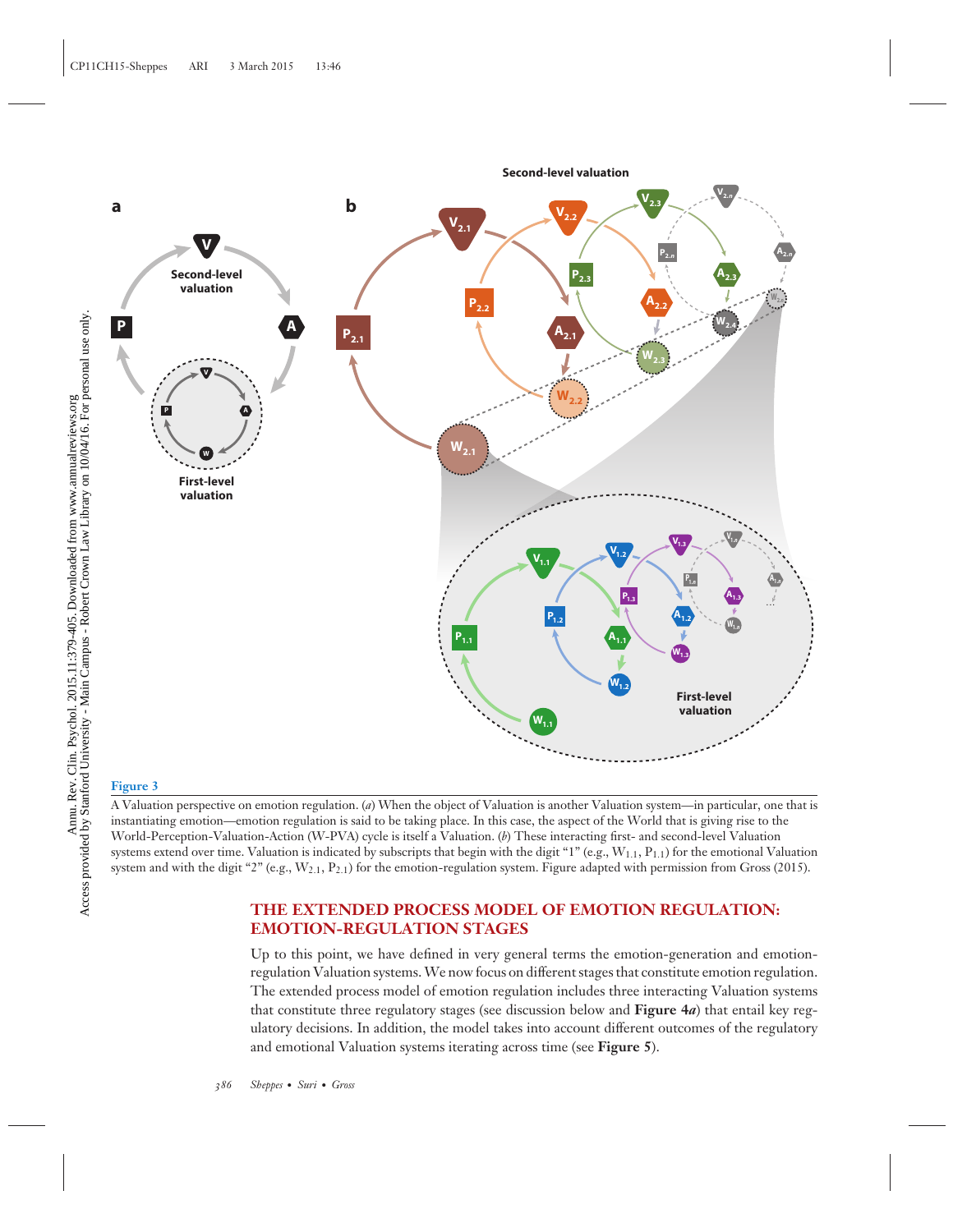

## **Figure 4**

The extended process model of emotion regulation. The model distinguishes three stages of emotion regulation: identification (which entails deciding whether to regulate or not), selection (which entails deciding which strategy to select), and implementation (which entails implementing a tactic). This may change the first-level Valuation system. Figure adapted with permission from Gross (2015).

The regulatory stages include identification, which involves making the very general decision whether to regulate or not; a selection Valuation system, which decides which of currently available general regulatory categories (e.g., attentional deployment, cognitive change) to use; and an implementation Valuation system, which involves deciding which specific regulatory tactic (e.g., distraction within attentional deployment) to activate.

The segmentation of the emotion-regulation process into three major regulatory stages is congruent with two other recent accounts (Bonanno & Burton 2013, Webb et al. 2012a). Specifically, in their thorough review on regulatory flexibility, Bonanno & Burton (2013) highlight central individual-difference variables that relate to three sequential components that broadly correspond with the three regulatory stages. Webb and colleagues (2012a) adopt an Action control perspective to discuss efficient emotion regulation by broadly concentrating on regulatory stages that similarly fit the segmentation of the emotion-regulation process.

Although it is generally congruent, our extended process account is also unique in several important ways. First, the Valuation system perspective allows for unity across regulatory stages, as each of the different stages involves the same basic elements. Second, the basic elements provide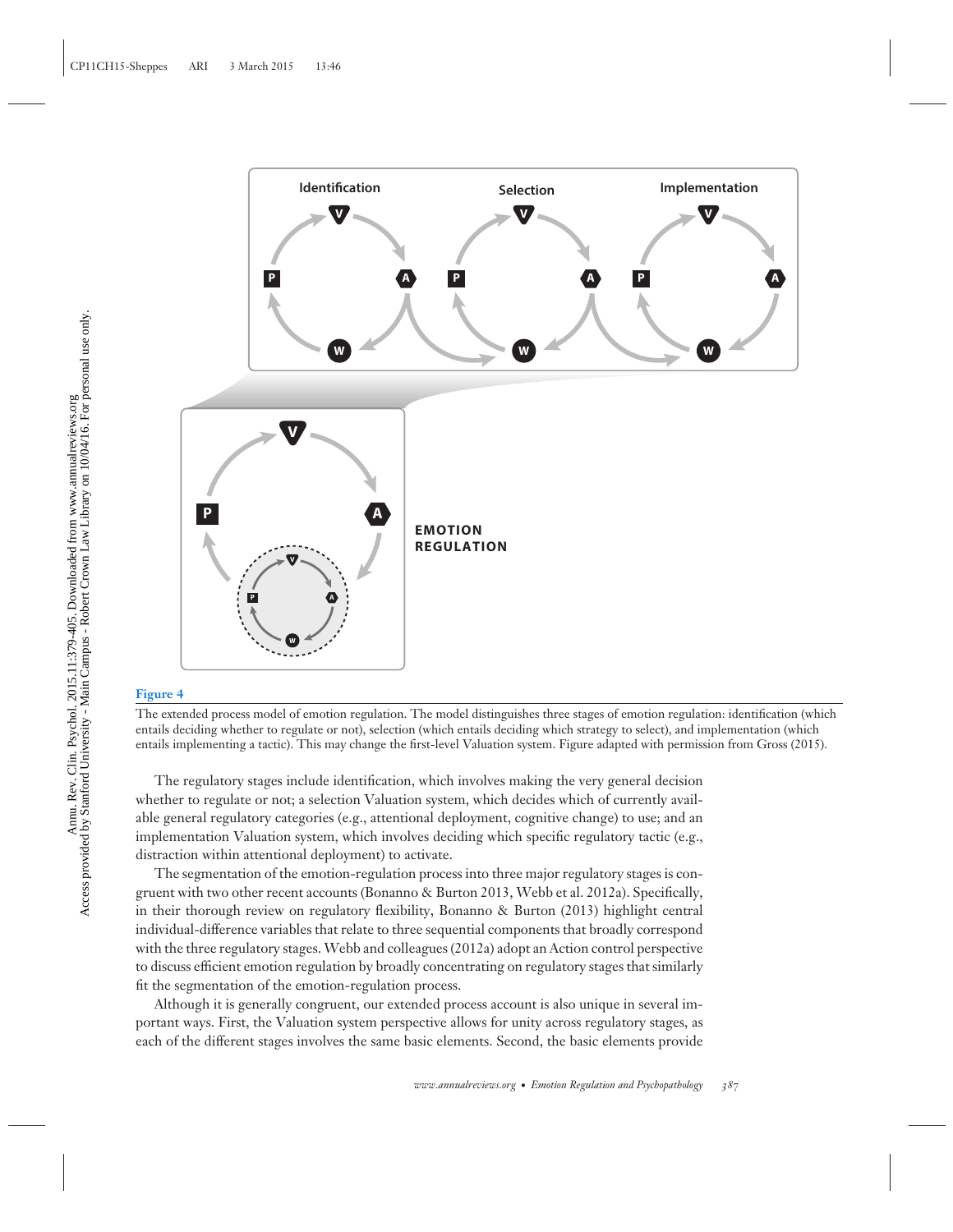

## **The Identification Stage**

makes providing a balanced literature review challenging.

The identification Valuation system determines whether emotion regulation will occur. The starting point of the identification Valuation system is the activation of the emotion-generation Valuation system (see **Figure 4**). In the Perception step, the active emotional response and the general goal of a regulated emotional response (e.g., intrinsic or extrinsic regulation) are represented. During the Valuation step, the emotional and regulated states receive a value or weight based on perceived benefits and costs that were acquired through past experience. If

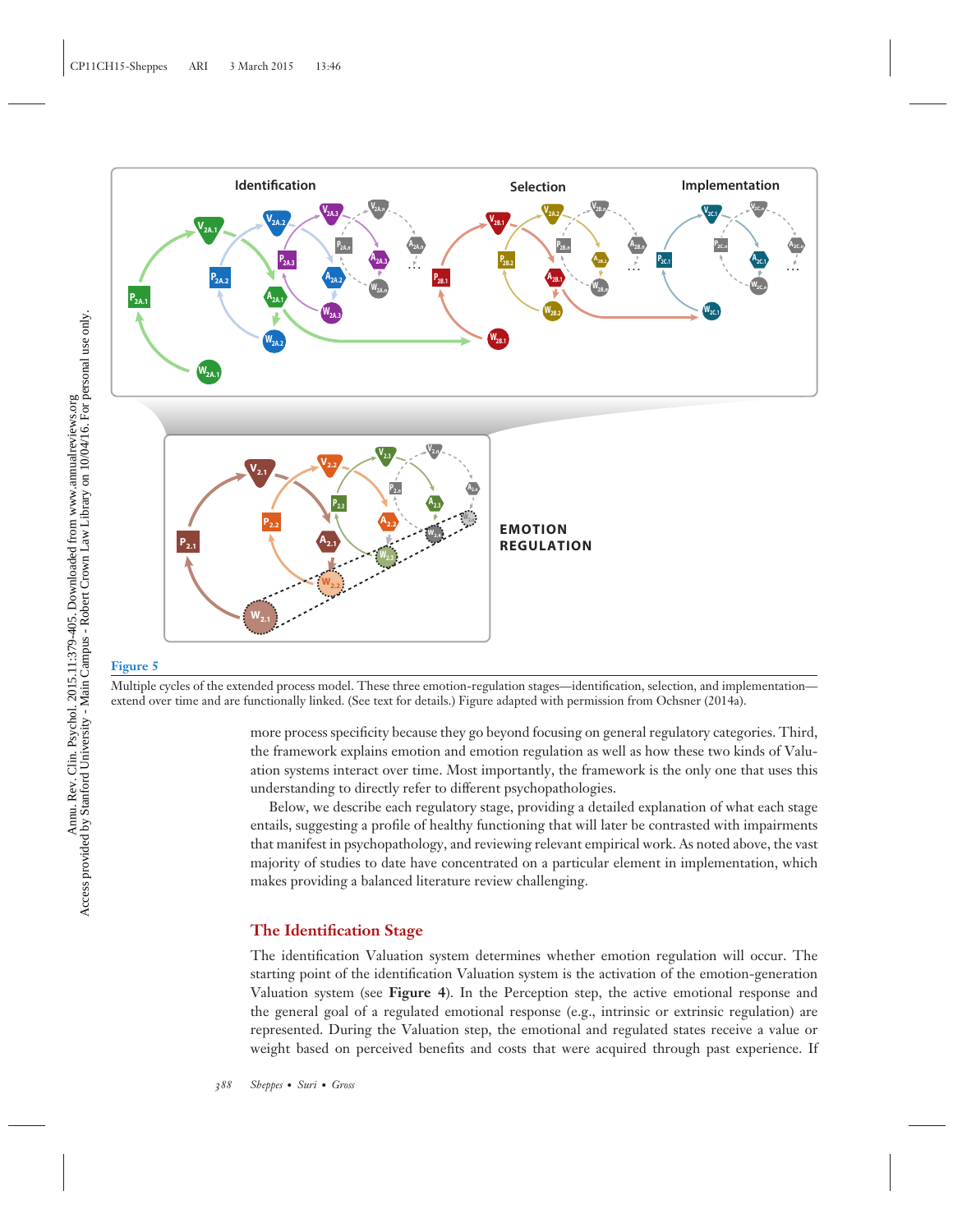regulation is sufficiently positively valued relative to the active emotional response, the general regulation signal is activated and moves to the selection stage, which is elaborated below.

An adaptive identification profile involves adequate W-PVA functioning, which leads to accurate determination of when emotion regulation is required. Specifically, during Perception, the emotional and regulated states should not be over- or underattended, which would bias their representation. Examples of prototypical abilities that relate to adequate representation of one's emotional state and the regulatory state include the attention to the emotion component in emotional awareness (Coffey et al. 2003, Gohm & Clore 2000, Salovey & Meyer 1990), interoceptive awareness of bodily changes related to emotion and regulation (Füstös et al. 2013), differentiation between emotions (Barrett et al. 2001, Kashdan et al. 2014, Lindquist & Barrett 2008), and acquisition of emotional clarity (Gratz & Roemer 2004).

Adaptive Valuation involves assigning accurate values to the emotional and regulated states based on an adequate analysis of the costs and benefits associated with maintaining an emotion versus regulating an emotion. Studies of implicit beliefs of emotion suggest that some individuals view emotions as fixed entities that cannot be changed (Mauss & Tamir 2014, Romero et al. 2014, Tamir et al. 2007). This belief, which was related to the use of fewer regulatory strategies, may be the result of not activating regulation due to negatively valuing a regulated state. Similarly, it has been shown that attitudes (a type of Valuation) toward particular emotions were related to whether people actively regulated these emotions (Harmon-Jones et al. 2011). Negatively valuing particular emotions was related to the use of more regulatory efforts.

Adaptive Action involves being able to transform the Valuation process to an output signal that determines whether or not to regulate. Two recent studies show the strong effect a default option (i.e., a state that occurs if no Action is taken) can have on the persistence of undesired emotion (Suri et al. 2013) and on the lack regulation efforts (Suri et al. 2014). Specifically, an experimental context that involved creating a default option of getting a strong aversive electric shock resulted in few attempts to change the situation, and the creation of a default state of watching intensely negative pictures resulted in very few choices to actively regulate. In addition, more habitual characteristics such as self-efficacy in one's ability to engage in emotion regulation (e.g., Goldin et al. 2009) are important in activating the desire to regulate.

### **The Selection Stage**

The selection Valuation system determines which general regulatory category will be used. The selection Valuation system is activated when the Action unit of the identification Valuation system activates the general need to regulate (see **Figure 4**). During Perception, available general regulatory categories that can be instantiated are represented, such as attentional deployment or other regulatory categories that constitute the five families of emotion regulation (Gross 2014b). During Valuation, the available regulatory categories receive weights based on their perceived benefits and costs that were acquired through past experience. If a particular regulatory category is sufficiently positively valued, the activation of that general regulatory category moves to the implementation stage (elaborated below).

An adaptive Selection profile involves adequate W-PVA functioning that leads to accurate determination of which general regulatory category to use. Specifically, during Perception, a sufficient number of available regulatory categories should be represented. By sufficient we mean that there are not too few regulatory categories or that particular regulatory categories are not overly attended, both of which would result in a rigid representation regarding which regulatory category to use. In their thoughtful review, Bonanno & Burton (2013) describe the adaptive role of repertoire size or the number of strategies individuals report using (see also Aldao &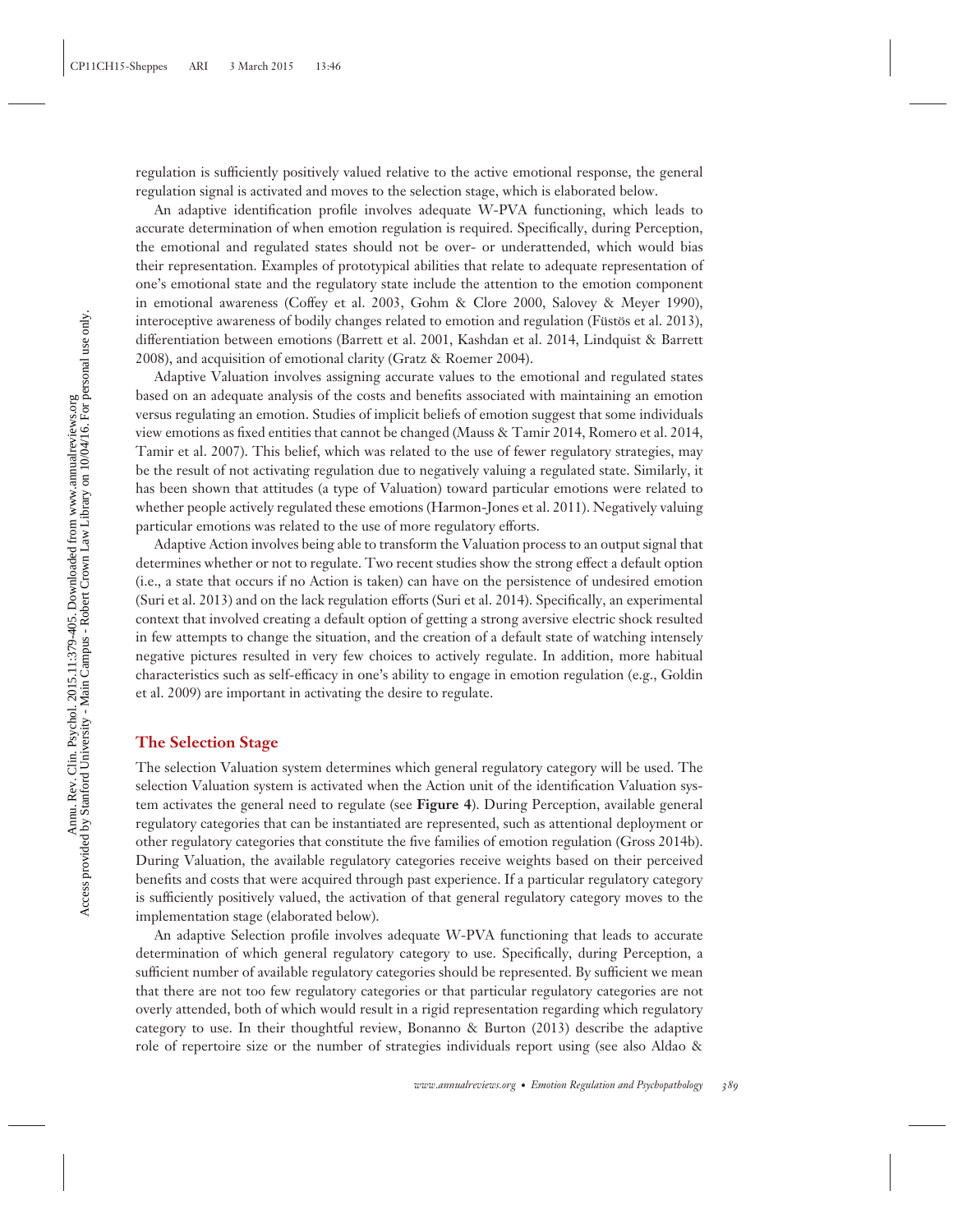Nolen-Hoeksema 2013). Although usage does not directly correspond to the Perception stage of selection, we argue that the adequate representation of available strategies is a precondition for the use of strategies. More directly, it was found that the ability to access different regulatory strategies was related to an adaptive response to aversive events (Orcutt et al. 2014).

Adaptive Valuation involves assigning to the different available regulatory categories accurate values that are sensitive to the costs and benefits of each category. Some of our recent work on emotion-regulation choice involves investigating how individuals value and select between different regulation categories when facing differing emotional, cognitive, and motivational contextual variables (Sheppes et al. 2011, 2014). For example, we have shown that an adaptive Valuation profile involves selecting cognitive reappraisal when emotional intensity is low, when cognitive generation is simple, and when long-term relief is sought. By contrast, attentional distraction is preferred when emotional intensity is high, when cognitive generation is complex, and when short-term relief is preferred.

Adaptive Action involves being able to trigger the general regulatory category that was selected. In order to successfully trigger general regulatory categories, intact functioning of its core elements is needed. For example, triggering cognitive regulatory categories (i.e., attentional deployment and cognitive change) requires that basic underlying executive functions such as working memory capacity (Schmeichel et al. 2008), verbal fluency (Gyurak et al. 2009, 2012), and set shifting (McRae et al. 2012) are intact (Hofmann et al. 2012b).

#### **The Implementation Stage**

The implementation Valuation system determines which specific regulatory tactic will be used, and its output involves executing the concrete regulatory tactic whose target is to change the emotion-generation Valuation system. The implementation Valuation system is activated when the Action unit of the selection-regulatory Valuation system has triggered a general regulatory category (e.g., cognitive change; see **Figure 4**). During Perception, available regulatory tactics that can be instantiated are represented, such as positive reappraisal, within the selected cognitive change regulatory category. During Valuation, the available regulatory tactics receive weights based on their perceived benefits and costs that were acquired through past experience. If a particular regulatory tactic is sufficiently positively valued, that specific regulatory tactic is activated. Given that this is the last stage of the regulation process, the Action output involves executing a specific regulatory tactic whose target is the emotion-generation Valuation system. For example, an activated positive reappraisal tactic targets change and thus competes with the affective appraisal that was formed in the Valuation step of the emotion-generation Valuation system.

An adaptive implementation profile involves adequateW-PVA functioning, leading to accurate determination of which regulatory tactic to use as well as an ability to execute a regulatory tactic in an effort to change emotion generation. During Perception, a sufficient number of available regulatory tactics should be represented. As with selection, by sufficient we mean that there are not too few (and also not too many) regulatory tactics; an insufficient number would result in a rigid representation of the problem space. A recent study shows that participants report using, and thus by definition are representing, several specific regulatory tactics to control their emotions (McRae et al. 2012).

Adaptive Valuation involves assigning to the different available regulatory tactics accurate values that are sensitive to the costs and benefits associated with each. Empirical findings from the emotion-regulation choice paradigm have shown that healthy individuals value specific regulatory tactics based on central elements such as the degree of emotional processing and cognitive effort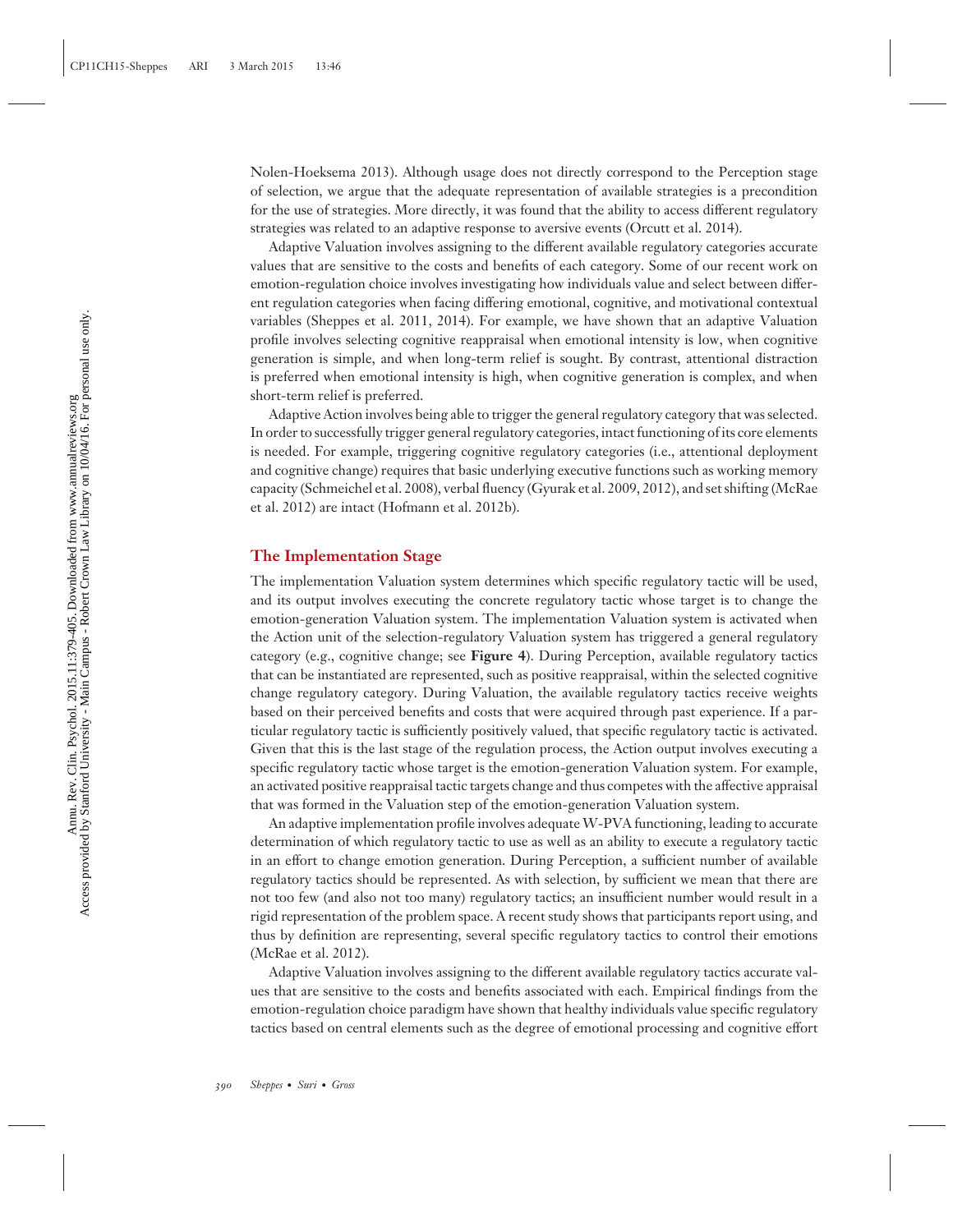(Sheppes et al. 2014). Specifically, it has been shown that under high emotional intensity, individuals favorably value specific regulatory tactics that do not allow emotional processing even when these tactics require substantial cognitive effort to operate.

Adaptive Action involves being able to trigger the specific regulatory tactic to change the emotion-generation Valuation system. To date, the experimental design of most studies does not allow isolating the activation of specific tactics because the regulatory instructions remain at the general regulatory category level (for a discussion, see McRae et al. 2012). Nevertheless, some studies (e.g., McRae et al. 2012) have isolated the execution of specific regulatory tactics and have shown differential basic operation in terms of neural profile (e.g., Koenigsberg et al. 2009, 2010; Moser et al. 2014; Ochsner et al. 2004) and differential adaptive outcome (for a review, see Kross & Ayduk 2011) for tactics such as distancing relative to self-immersion.

## **THE EXTENDED PROCESS MODEL OF EMOTION REGULATION: PROCESSING DYNAMICS**

Up to this point, we have described the stages that bring emotion regulation into being. Although it is important to understand how emotion regulation emerges, Valuation systems often need to operate over an extended period. The logic of an extended operation of emotion generation and emotion regulation suggests that as long as a certain threshold is passed in the Valuation step, Valuation systems will be actively maintained.

In **Figure 5**, the extended operation of Valuation systems is illustrated in multiple cycles of continued activation. More specifically, sufficient positive Valuation of a general need to regulate will result in continued operation of the identification system. Sufficient positive Valuation of a general regulatory category will result in continued operation of the selection system. Sufficient positive Valuation of a specific regulatory tactic will result in continued operation of the implementation system and continued execution of a specific regulatory tactic. To date, only a few papers have empirically isolated the extended operation of emotion regulation from its initial activation (e.g., Paret et al. 2011; for a review and meta-analysis, see Kalisch 2009).

Besides continued activation over an extended period of time, regulatory Valuation systems may also need to be adjusted or stopped. A need for adjustment or emotion-regulation switching refers to a situation in which an initial implementation of a specific regulatory tactic in the first cycle is followed in subsequent cycles by a Valuation change in the selection or implementation systems. Implementation of an initial regulatory tactic does not sufficiently change the discrepancy between the current and desired states of an emotion Valuation system, which maintains the emotion. In addition, the discrepancy in identification is maintained, which passes the general goal to continue regulating. By contrast, either in selection or in implementation the positive value of the original regulatory category or tactic is changed in such a way that a different regulatory category or tactic receives a higher value. For example, if during the first cycle, cognitive change received the highest value, in a subsequent cycle a different regulatory category, such as attentional deployment, might receive a higher value. Note that the new regulatory category needs to receive a sufficiently positive value in order to pass a threshold for continued regulatory effort in subsequent cycles.

A need for stopping the operation of regulatory Valuation systems is also important. Emotionregulation stopping refers to a situation in which an initial implementation of a specific regulatory tactic in the first cycle is followed in subsequent cycles by a Valuation change in the emotiongeneration or identification Valuation systems. Implementation of an initial regulatory tactic may be successful at changing the discrepancy between the current and desired states of an emotiongeneration Valuation system. For example, launching a reappraisal (e.g., the person who cut me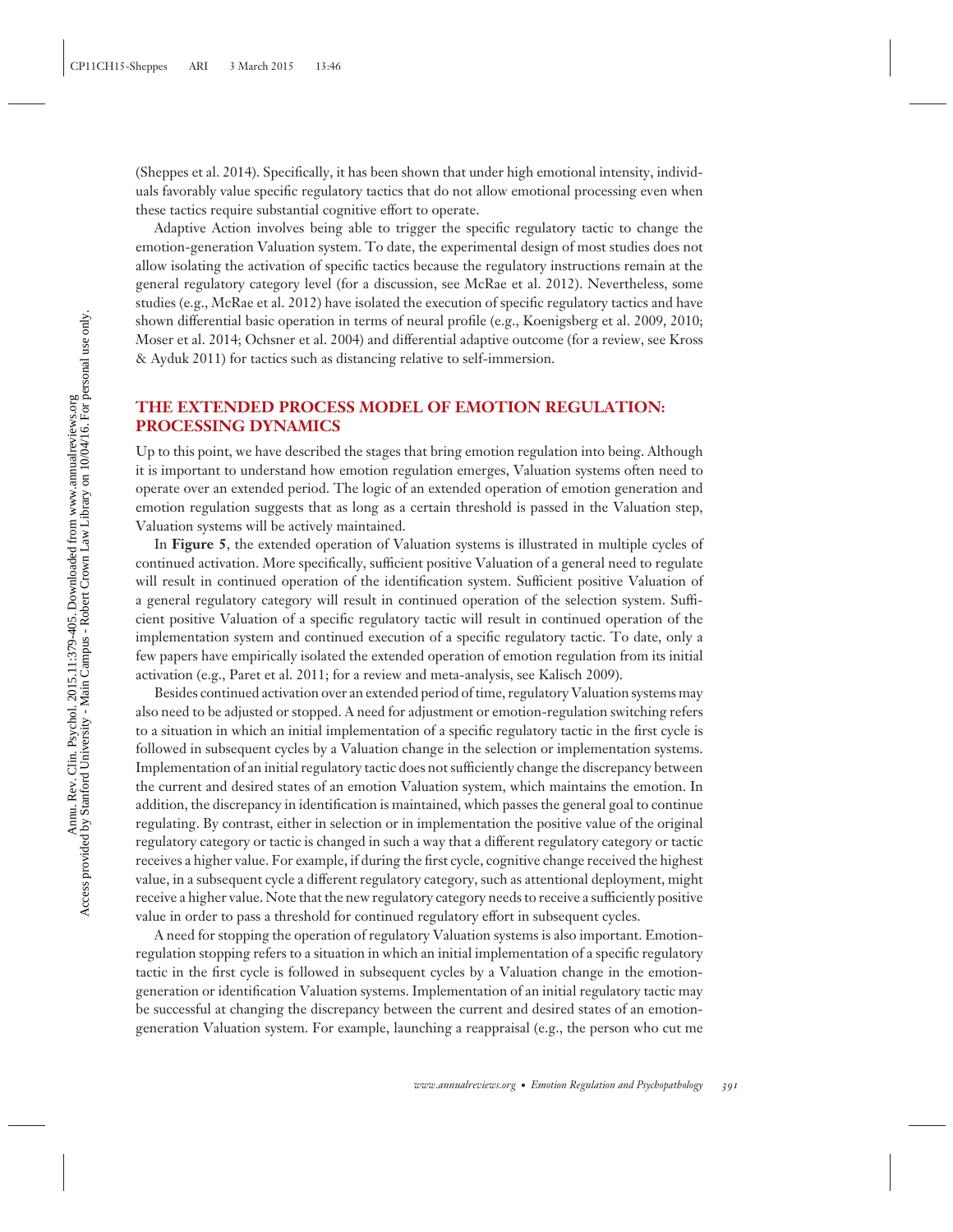off on the road had a bad day) might successfully change the value given to a desired state (e.g., restored self-honor) of the emotion-generation system (e.g., anger) in a way that reduces the basic discrepancy of the emotion system.

Emotion-regulation stopping is also an option when an initial regulatory tactic that was implemented does not change the discrepancy of an emotion-generation Valuation system, but the discrepancy of the identification stage changes. In this case, the unchanged emotion-generation system activates the identification system, but during identification the negative Valuation of the current emotional state or the positive Valuation of the regulated desired state is no longer sufficiently high, and the goal to regulate is no longer supported. For example, an implemented reappraisal tactic (e.g., the driver who cut me off is having a bad day) does not change the negative Valuation of the current state (e.g., threatened self-honor) or the positive Valuation of the desired state (e.g., restored self-honor) of the emotion Valuation system. Anger is therefore maintained, which activates identification. However, during identification the value for the desired regulated state (e.g., engaging in intrinsic self-regulation) is less positively valued, and, given that it no longer passes a threshold, the goal to regulate is not passed to selection.

An adaptive monitoring profile requires processing dynamics that correctly identify when active operating regulation systems need to be switched or stopped. Switching and stopping of emotion-regulation efforts should occur when existing regulatory Actions have operated for an adequate number of cycles (i.e., amount of time), and yet this has not been found to yield an intended change in the emotion-generation system. For example, if three cycles are needed for evaluating whether a particular regulatory tactic can change the basic discrepancy of the emotiongeneration system, then three cycles should occur without a change in any of the regulation stages (i.e., identification, selection, and implementation). Accordingly, switching or stopping existing regulatory efforts before three cycles have been completed, or not switching or stopping existing regulatory efforts after three cycles have passed, would be considered nonadaptive in this case, as is elaborated below. To date, we are aware of only one study that investigated the consequences of adaptive strategy switching (Kato 2012). This study developed a questionnaire to measure the willingness to implement a different regulatory strategy when an existing implementation of regulation fails. This ability in strategy switching was related to healthy functioning.

## **EMOTION REGULATION AND PSYCHOPATHOLOGY**

In the following sections, we describe potential emotion-regulation failure points that can occur in each of the three basic elements (i.e., Perception, Valuation, and Action) that constitute the three major regulatory stages (i.e., identification, selection, and implementation). We also identify potential failure points that relate to processing dynamics (see **Table 1**).

Our review of potential regulatory failure points is not meant to be exhaustive. Instead, our goal is to broaden the field's current focus on just one specific element (i.e., Action) of one regulatory stage (i.e., implementation). To achieve this goal, we describe clinical conditions that are associated with each regulatory stage. We acknowledge that our analysis in many cases rests on theoretical considerations rather than empirical findings. Also, we use the term clinical condition in a general way to refer to clinical symptoms, syndromes, or disorders. Importantly, clinical conditions are not necessarily characterized by difficulties at a single emotion-regulation stage. Rather, a clinical condition may involve failures at multiple stages. At the same time, a clinical condition that is associated with difficulties in one emotion-regulation stage may not be related to difficulties in another regulation stage.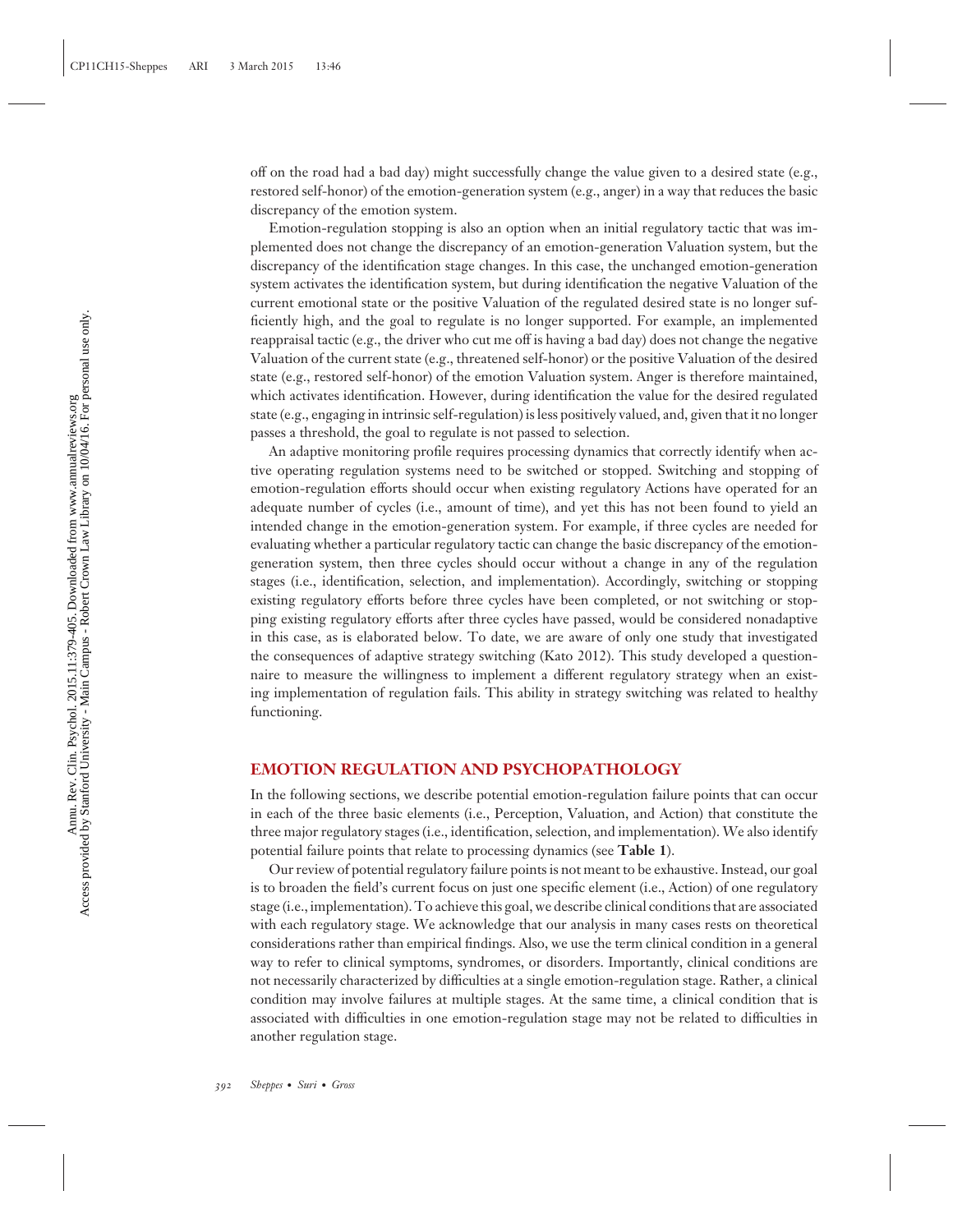| <b>Regulatory stages</b><br>and dynamics | <b>Regulatory element</b> | <b>Clinical condition and description</b>                                                                                                                                                                                      |  |  |
|------------------------------------------|---------------------------|--------------------------------------------------------------------------------------------------------------------------------------------------------------------------------------------------------------------------------|--|--|
| Identification                           | Perception                | Panic attacks: overrepresenting subtle signs of current emotional states<br>Disengagement bias in anxiety: overrepresenting threatening information for an<br>extended time<br>Alexithymia: underrepresenting emotional states |  |  |
|                                          | Valuation                 | Experiential avoidance: overvaluating the costs of emotional states<br>Clinging behavior in dependent personality disorder: undervaluating the<br>benefits of intrinsic regulation                                             |  |  |
|                                          | Action                    | Learned helplessness in depression: failing to translate a general regulatory goal<br>into action                                                                                                                              |  |  |
| <b>Selection</b>                         | Perception                | Escape from self in binge eating and suicide behavior: overrepresenting<br>maladaptive regulatory options                                                                                                                      |  |  |
|                                          | Valuation                 | Nonsuicidal self-injury and substance abuse: positively valuing general<br>maladaptive regulatory categories                                                                                                                   |  |  |
|                                          | Action                    | Cognitive change in autism: impaired ability to activate general adaptive<br>regulatory categories                                                                                                                             |  |  |
| Implementation                           | Perception                | Long-term tactics in ADHD: underrepresenting adaptive regulatory tactics                                                                                                                                                       |  |  |
|                                          | Valuation                 | Worry in GAD: positively valuing maladaptive regulatory tactics                                                                                                                                                                |  |  |
|                                          | Action                    | Positive distraction in major depression: impaired ability to activate adaptive<br>regulatory tactics                                                                                                                          |  |  |
| Monitoring                               | Stopping                  | Rumination in depression: stopping a maladaptive regulatory tactic too late<br>Low regulatory self-efficacy in SAD: stopping an adaptive regulatory tactic too<br>early                                                        |  |  |
|                                          | Switching                 | Depression, anxiety, and OCPD: switching from an inefficient implemented<br>tactic too late<br>Manic states in bipolar disorder: switching between regulatory categories too<br>early                                          |  |  |

|  |  |  |  | Table 1 – The extended process model of emotion regulation and psychopathology <sup>1</sup> |
|--|--|--|--|---------------------------------------------------------------------------------------------|
|--|--|--|--|---------------------------------------------------------------------------------------------|

<sup>1</sup>A summary of clinical conditions that represent potential impairments in specific elements of regulatory stages according to the extended process model of emotion regulation. Examples of clinical conditions are not necessarily characterized by difficulties at a single emotion-regulation stage. Rather, each clinical condition may involve failures at multiple stages (see text for details). Abbreviations: ADHD, attention-deficit/hyperactivity disorder; GAD, generalized anxiety disorder; OCPD, obsessive-compulsive personality disorder; SAD, social anxiety disorder.

## **Identification-Stage Difficulties**

Because the identification Valuation system is a second-order system that perceives, values, and acts on an active first-order emotion-generation Valuation system, clinical conditions associated with identification are not related to failures at generating emotions. Instead, a failure at one or more of the identification steps leads to problems in initiating emotion regulation (for a general neural framework that is congruent with the emotion-regulation choice account, see Auppperle & Paulus 2010).

A failure in the Perception step involves misrepresenting the current state of an active emotional response or misrepresenting the desired state of a regulated emotion. In general, representation failures could be of two types: overrepresentation or underrepresentation. An example of overrepresentation of emotional events is featured in panic attacks that, when unexpected and recurrent, develop into a panic disorder (Am. Psychiatr. Assoc. 2013). Panic attacks involve several interrelated elements, but one prominent feature involves overrepresenting subtle signs (usually cognitive or bodily) of a current emotional state (McNally 2002, Olatunji et al. 2007, Schmidt et al. 1997; for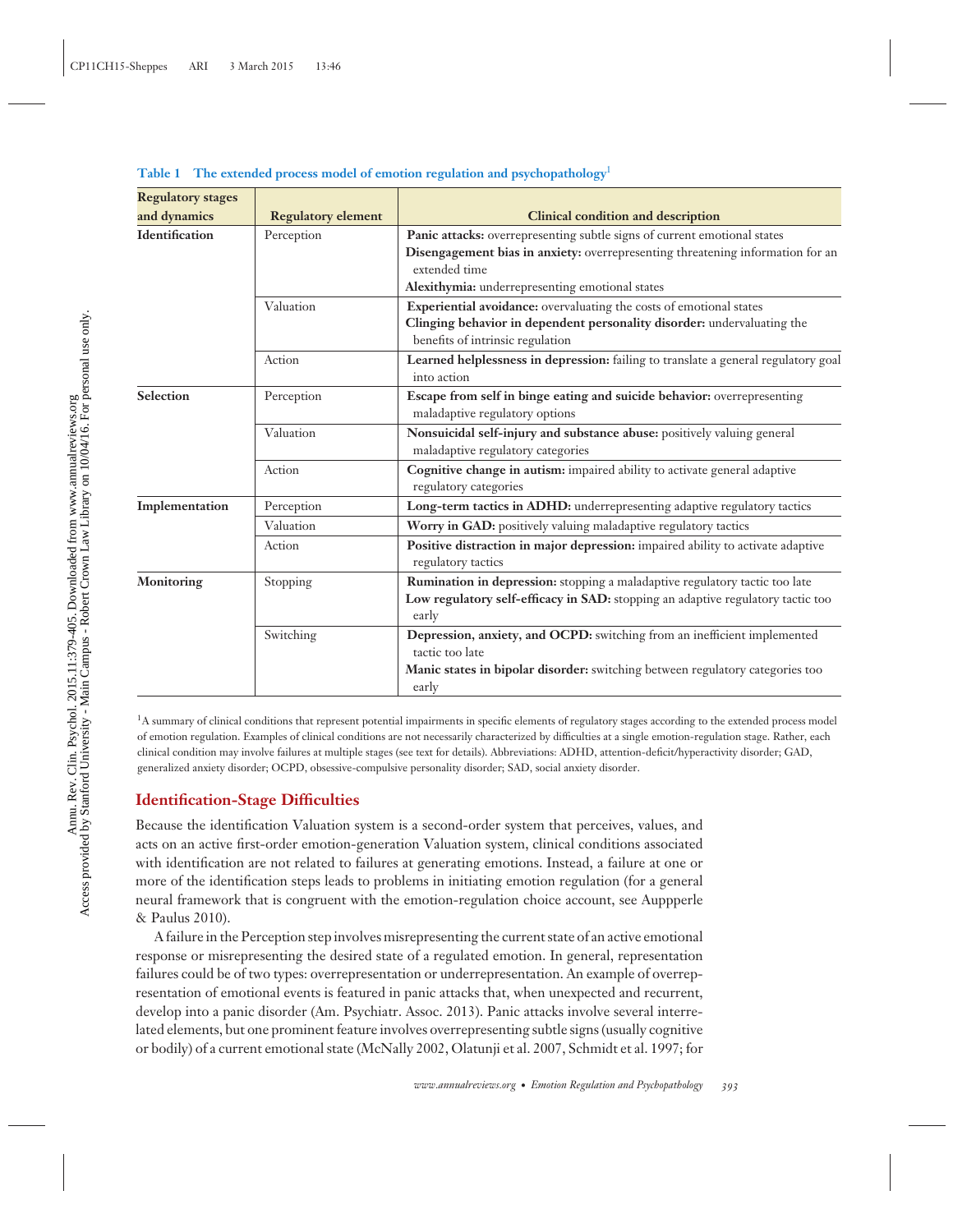a critique, see De Berardis et al. 2007). This overrepresentation element of the current emotional state can yield increased regulatory efforts that may be unnecessary, costly, and maladaptive. A second example of overrepresentation is attentional disengagement biases in anxiety disorders (for a review, see Bar Haim et al. 2007). Although there is debate as to which specific type of attentional bias is impaired in anxiety (Sheppes et al. 2013), there is a general agreement that two central attentional biases exist. An engagement bias refers to a rapid process of orientating attention toward threat, which can be seen as a manifestation of emotion generation. By contrast, the disengagement bias refers to a delayed withdrawal of attention from threat following initial engagement, and it has been linked to emotion regulation. Specifically, the disengagement bias has been associated with failing to control attention, resulting in sustained engagement with threat. This sustained engagement involves, among other things, overly representing threatening information associated with the current emotional state (for a review, see Cisler & Koster 2010). A possible example of underrepresentation impairment is apparent in alexithymia. As characterized by Vorst & Bermond (2000), the cognitive dimension of alexithymia, which starts with difficulties in identifying emotions, is likely to result in underattending the current emotional state. Indeed, recent evidence has convincingly showed that alexithymia is associated with lower activation in neural networks that are associated with emotional attention and recognition (van der Velde et al. 2014).

A failure in the Valuation element involves erroneous analysis of the costs and benefits associated with maintaining an emotion (i.e., the current state) versus regulating an emotion (i.e., the desired state). An example of overly valuing the costs of the emotional current state is evident in experiential avoidance (Hayes 1994). Experiential avoidance involves several interrelated elements, including disproportionate negative Valuations of negative emotions, that, together with positive Valuation of particular efforts to escape emotions, can lead to passing the threshold to activate regulation when it is not warranted (Kashdan et al. 2006). An example of insufficiently valuing the benefits of general regulatory states that may be adaptive is evident in dependent personality disorder (Am. Psychiatr. Assoc. 2013). Specifically, the "clinging behavior profile" in this disorder, which involves excessive need to be taken care of (Livesley et al. 1990), may be seen as insufficiently valuing the general need for intrinsic regulation. More generally, the concept of ego-syntonic personality disorder (Hirschfeld 1993), which involves maladaptive behaviors and feelings that are congruent with one's ideal self-image, may be viewed as positively valuing an emotional state (e.g., goal-directed instrumental aggression in antisocial personality disorder; Blair 2001) that may lead to reduced tendencies to alter these behaviors via regulation.

Difficulties in the Action step lead to problems with transforming the size of the sufficiently negative value of an emotional state or of the sufficiently positive value of a regulated state to an output signal. One example of an Action failure is learned helplessness in depression (Abramson et al. 1978). Although the impairment in learned helplessness is not exclusively related to Action (i.e., it has a strong attribution/valuation component), the depressive episode can be maintained and prolonged by not transforming into an Action the sufficiently high negative value given to the depressed current state or the sufficiently high positive value given to the desired regulated state.

#### **Selection-Stage Difficulties**

Once the general goal to regulate has been activated, the three central elements (i.e., Perception, Valuation, and Action) that constitute the selection Valuation system determine which general regulatory category will be used. Accordingly, failures in each element can be associated with clinical conditions.

A Perception failure involves misrepresenting available general regulatory categories. One such failure involves underrepresentation of available regulatory categories that need to be selected. An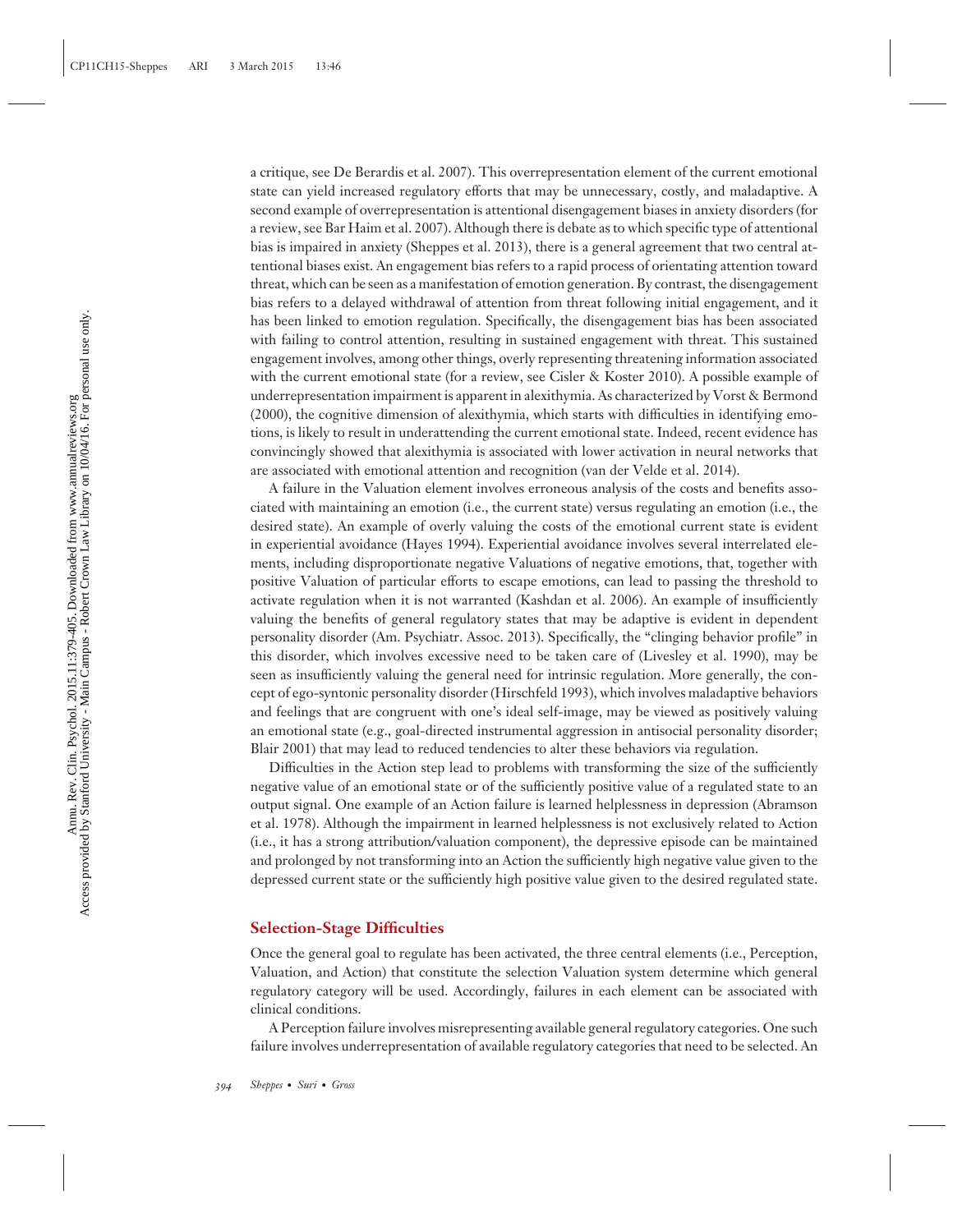influential account that has direct bearings on underrepresentation of general regulatory mechanisms is escape theory, which has been utilized to explain suicidal behavior (Baumeister 1990) and binge eating (Heatherton & Baumeister 1991). Specifically, the starting point of escape theory is aversive states of self-awareness that are unbearable. Importantly for our focus, this aversive state results in attentional narrowing or limited representation of extreme regulatory options (i.e., suicide and binge eating) that maximize immediate proximal goals of escaping self-awareness (Watkins 2011).

A Valuation problem involves erroneous analysis of the costs and benefits associated with different regulatory categories. One example that is a "cousin" of the aforementioned suicide concept is nonsuicidal self-injury. Seminal work by Matthew Nock (2009, 2010) provides insights regarding the characteristics and functions of self-harm. Central to our presentation, one reason why nonsuicidal self-injury occurs is that some people identify with it (Nock & Banaji 2007) and positively value self-injury as an effective way to regulate aversive emotions and social situations (see also McKenzie & Gross 2014). A strong positive Valuation can pass the threshold needed for its selection. Somewhat similarly, high explicit positive expected value of alcohol drinking and a decrease in negative emotions is related to its selection for regulation (for a review, see Cooper et al. 1995, Kober 2014).

An Action problem refers to impairments in triggering the general regulatory category that was selected. Autism (like most other disorders) involves multiple interrelated emotion-generative and emotion-regulatory impairments; however, autism spectrum disorders are an example of a generally impaired underlying ability to activate forms of cognitive change regulation. Specifically, cognitive change regulation strategies involve adopting an alternative point of view on emotional appraisals (Gross 2014b), and these strategies require abilities such as perspective taking and theory of mind, which are impaired in autism spectrum disorders. Recent studies have shown that relative to healthy controls, autistic adolescents less spontaneously select, and show difficulties with triggering, cognitive reappraisal strategies, even when prompted (Samson et al. 2012, 2014).

## **Implementation-Stage Difficulties**

Once the general regulatory category has been selected, the three central elements (Perception, Valuation, and Action) that constitute the implementation Valuation system determine which specific regulatory tactic will be used. The selected tactic is then executed, with the aim of changing the emotion-generation Valuation system.

A Perception failure involves misrepresenting available specific regulatory tactics. One type of underrepresentation of regulatory tactics is apparent in attention-deficit/hyperactivity disorder (ADHD) (Barkley 1997, Musser et al. 2011). The core attentional deficits of this disorder involve, among other things, an impaired ability to focus on courses of action that offer long-term benefits relative to courses of actions that offer immediate return (Barkley et al. 2001). Interestingly, this temporal discounting element has been also described within the context of emotion regulation (for a review, see Barkley 1997). Specifically, individuals with ADHD show impairments that may involve misrepresenting regulatory tactics whose profile features long-term benefits despite short-term costs.

A Valuation problem refers to erroneous analyses of the costs and benefits associated with specific regulatory tactics. One example relates to worry, which is an attentional deployment tactic that involves repetitive negative thinking that aims to temporarily avoid negative experiences (Borkovec & Roemer 1995) in generalized anxiety disorder. Studies indicate that people with generalized anxiety disorder show positive and negative values for worry that strongly relate to applying worry (Penney et al. 2013). Positive values include viewing worry as productive, beneficial,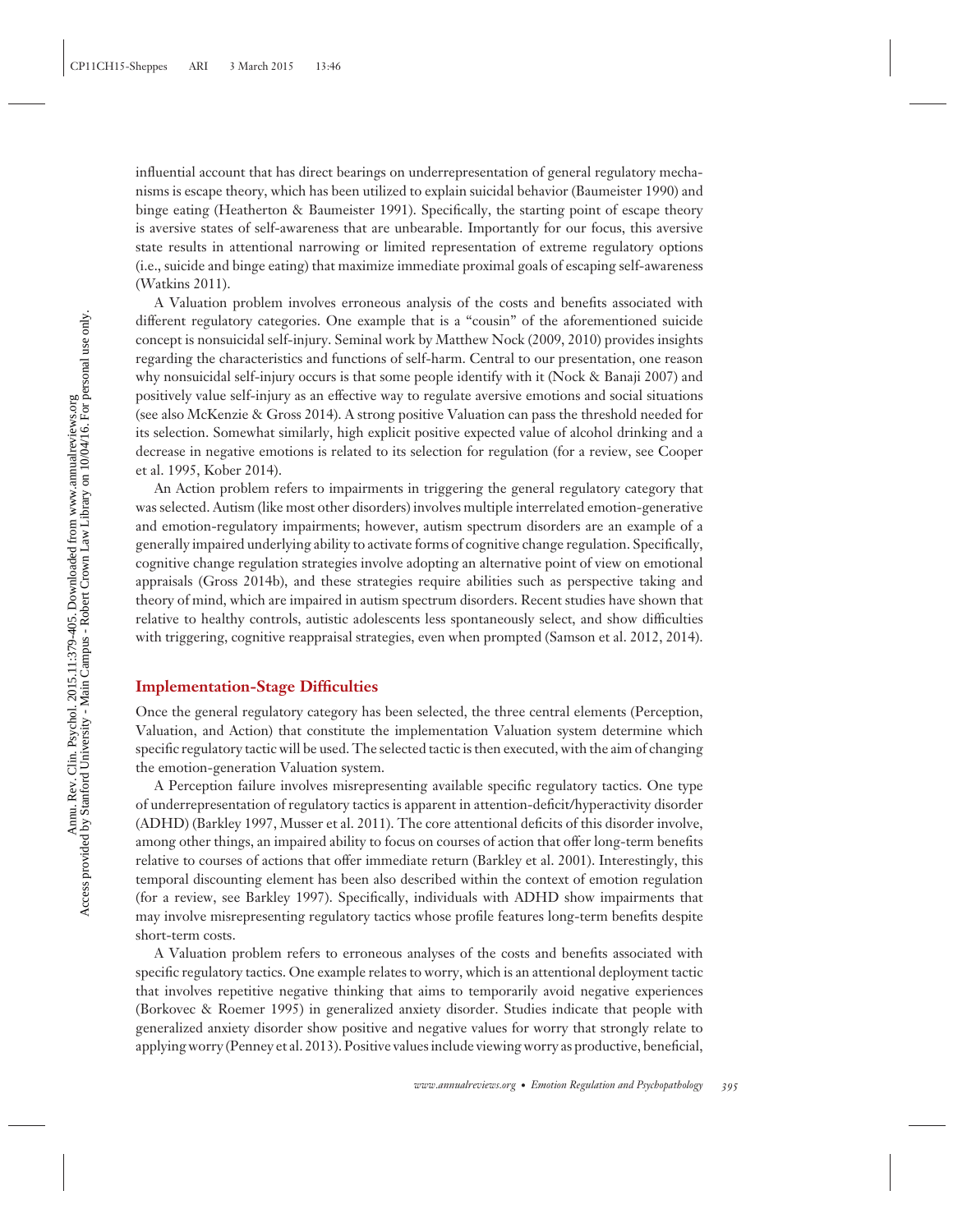and indicative of good character (Dugas & Koerner 2005), and negative values include the notion that worry is uncontrollable (Wells 2005). It appears that both of these types of values can result in actively (due to positive values) or passively (due to negative values) implementing worry as a regulatory tactic.

An Action problem refers to impairments in triggering a specific regulatory tactic that was selected. As mentioned above, most of the studies in the field of emotion regulation have examined impairments in specific regulatory tactics in various clinical populations (for reviews, see Aldao et al. 2010, Berking & Wupperman 2012, Gross & Jazaieri 2014, Kring & Sloan 2009, Taylor & Liberzon 2007). In contrast to these studies, which concentrated on showing that numerous regulatory tactics are impaired in psychopathologies, we direct attention to a more diverse and balanced profile that involves islands of intact regulatory tactics in seas of impairments. Specifically, we take major depression as a test case for demonstrating a complex regulatory tactic profile (for a review, see Joormann & Vanderlind 2014). Two studies have shown that the execution of the tactic of recalling happy memories to repair sad mood is impaired in depressed individuals and this impairment persists even after recovery ( Joormann & Siemer 2004, Joormann et al. 2007). The same two studies have also shown that depressed individuals and healthy controls were equally effective in activating a different tactic that involves distraction via neutral thoughts. Relatedly, although numerous studies have shown that analyzing negative emotions via the regulatory tactic of rumination is highly associated with depressive symptoms (Nolen-Hoeksema et al. 2008), a recent study showed that a slightly different regulatory tactic that involves analyzing negative emotions from a third-person perspective is intact in depressed individuals (Kross et al. 2012).

### **Processing-Dynamics Difficulties**

Valuation systems often need to be active for extended periods of time, and at some point, modifications of two kinds may need to occur. Switching emotion regulation involves changing an implemented regulatory tactic with a different regulatory category or tactic. Stopping emotion regulation involves ending the operation of an implemented regulatory tactic. Switching and stopping emotion-regulation efforts should occur when existing implemented regulatory Actions have operated for an adequate number of cycles (i.e., amount of time), either yielding desired alterations in the emotion-generation Valuation system or without yielding an intended change in the emotion-generation system. Accordingly, failure points can be related to switching and stopping that occur too early or too late.

The first type of failure point in processing dynamics is emotion-regulation switching. Switching regulation too late means that although an implemented regulatory tactic is ineffective in changing emotion generation, the tactic is not altered. Accordingly, a recent study by Kato (2012) has developed a self-report scale that measures the ability to discontinue an ineffective regulation tactic and produce and implement an alternative regulation strategy. This ability was related negatively to several forms of psychopathology including depression, anxiety, and general distress. In addition, rigidity in thinking—as seen in obsessive-compulsive personality disorder (Mancebo et al. 2005)—can also be related to impairments in switching from strategies that do not seem to work.

Switching regulation too early means that although an implemented regulatory tactic might have been effective had it been active longer, the tactic was altered. In general, any clinical condition that revolves around instability or inconsistency in thinking and behaving may involve premature regulation switching. For example, manic states in bipolar disorder have been consistently linked with emotion-regulation impairments (Gruber 2011a,b). Mania involves having racing thoughts, jumping from topic to topic, and being easily distracted, all of which are symptoms that can interfere with actively maintaining an existing regulatory strategy without constantly changing it.

Annu. Rev. Clin. Psychol. 2015.11:379-405. Downloaded from www.annualreviews.org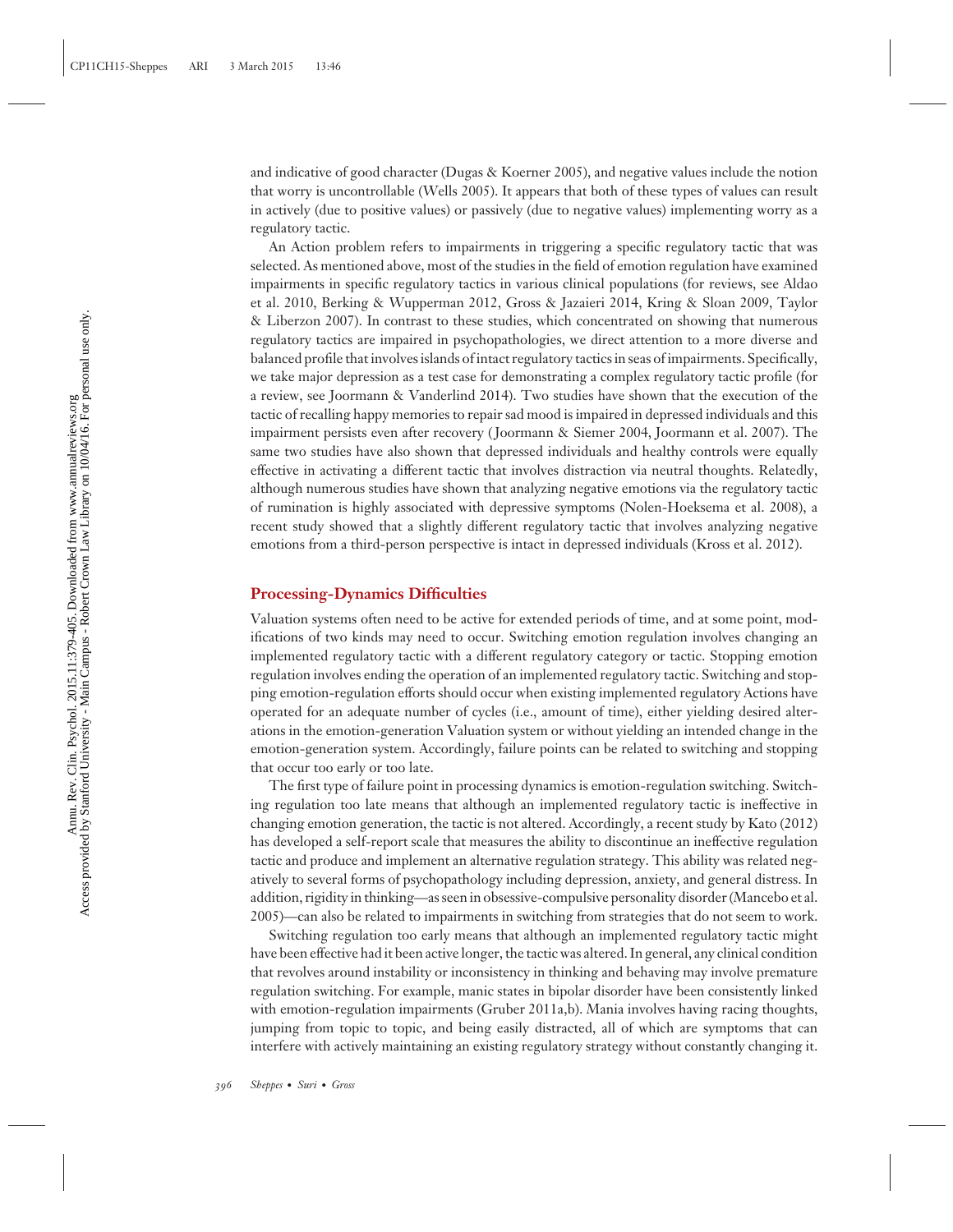The second type of failure point in processing dynamics is emotion-regulation stopping. Stopping regulation too late means that despite the fact that an implemented tactic has operated for a sufficient time without effecting a change in emotion generation, the tactic is not ended. A useful example is that of rumination, which is highly correlated with dysphoria and depression (Nolen-Hoeksema et al. 2008). Rumination starts when individuals try to make sense of negative events that have happened to them. In many cases, rumination proves to be ineffective in reducing negative emotions, not to mention also being very cognitively demanding and draining (Watkins 2008). The situation of an implemented tactic that does not work together with a condition of depleted resources (that may not allow switching to a different tactic) may dictate the need to stop rumination. If rumination does not stop, it is even more likely to continue ineffectively. Indeed, a recent study showed that initial implemented rumination can be dissociated from persistent rumination (i.e., rumination that was not stopped), with each rumination type explaining a unique variance in dysphoria (Grafton & MacLeod 2013).

Stopping regulation too early means that despite the fact that an implemented tactic can potentially make a change in emotion generation if given more time, regulation is ended. One condition that can lead to premature stopping is the low emotion-regulation self-efficacy in social anxiety (Goldin et al. 2013a). In general, it has been shown that low-regulation self-efficacy—that is, the belief that one is not able to successfully employ an emotion-regulatory strategy or tactic when necessary—is associated with social anxiety symptoms, including poor performance in evaluative and social contexts (Rodebaugh 2006), greater symptom severity, and dysfunctional coping (Thomasson & Psouni 2010). Cognitive reappraisal self-efficacy is important for our present focus because it has been shown to be reduced in socially anxious individuals (Goldin et al. 2009) and to mediate the effects of treatment on symptom reduction (Goldin et al. 2013b). Although it has not been directly shown, low emotion-regulation self-efficacy may lead individuals to believe that strategies such as reappraisal cannot bring change, which may result in premature stopping of emotion-regulation efforts.

## **IMPLICATIONS AND DIRECTIONS FOR FUTURE RESEARCH**

The process model of emotion regulation (Gross 2014b) focuses attention on five families of emotion-regulatory processes. This emphasis on implementation has provided insights about underlying processes, about clinical assessment of emotion-regulation impairments in psychopathologies, and about clinical interventions that target the improvement of emotionregulation skills (for systematic coverage, see Gross 2014b).

However, an exclusive focus on the implementation stage obscures the central role of other important regulatory stages. To fill this gap, the extended process model of emotion regulation broadens the focus by describing other important regulatory stages and their core underlying elements. In this section, we delineate key implications of the model and directions for future research in basic processes, assessment, and intervention.

### **Basic Processes**

At present, there is relatively modest empirical support for the extended process model of emotion regulation. In general, the empirical evaluation of basic processes of the model requires assessing the three basic elements (Perception, Valuation, and Action) as they process different types of information in the three regulatory stages.

The basic elements of the Valuation xsystem are cognitive functions that are well researched within theories of information processing (Hübner et al. 2010). This research makes it possible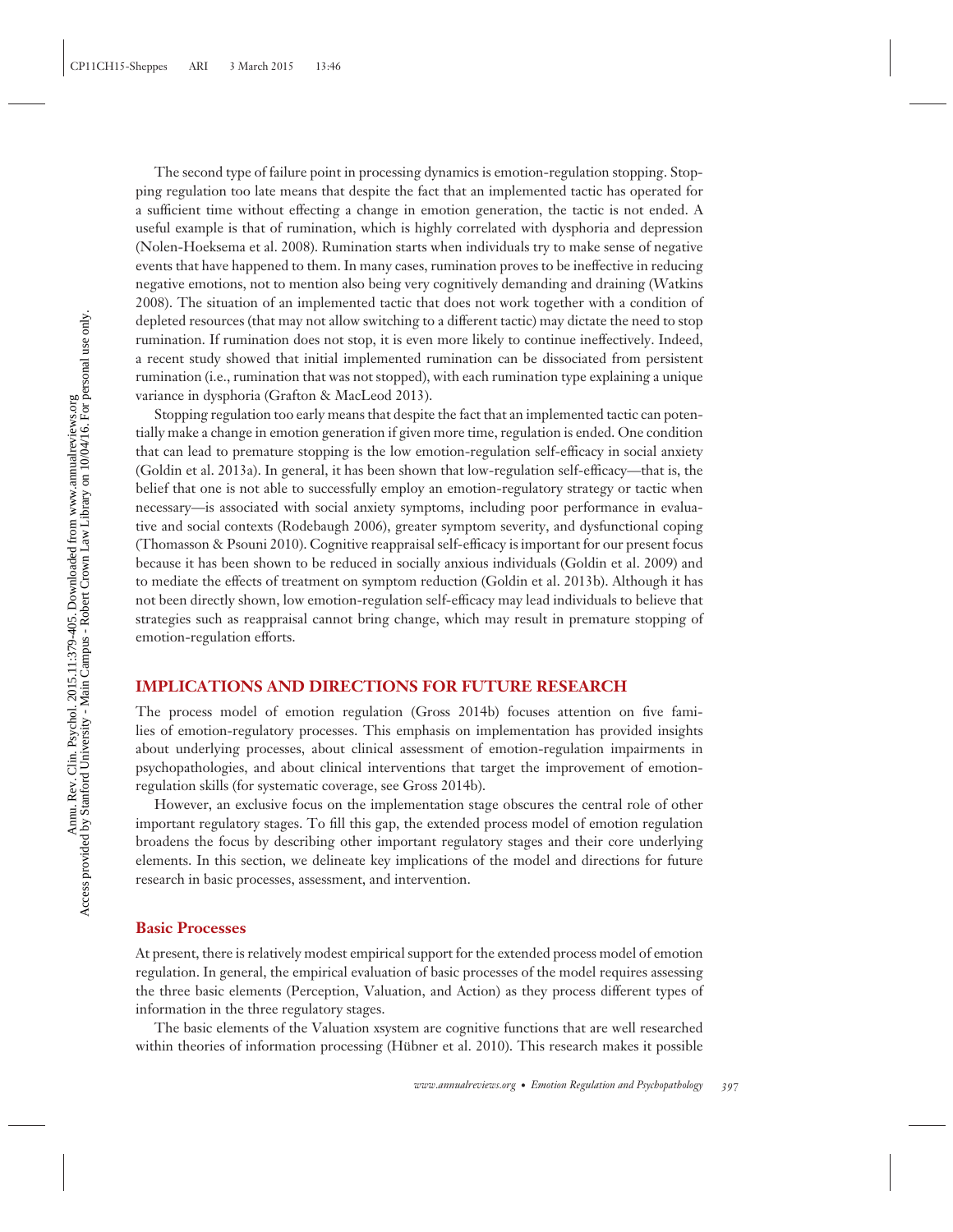to utilize insights from neighboring cognitive fields for the study of emotion regulation. For example, Perception, which involves representation of the problem space, is carried out with processes including sensory and short-term storage as well as early, selective attention-filtering mechanisms that dictate which stimuli will remain in an active state. Valuation, which includes assigning weights to courses of actions, is carried out with processes that rely on more advanced semantic processing as well as on response selection. Action, which involves executing a selected course of action, depends on translating the product of the Valuation process using processes such as response execution. In addition, the fact that the three different regulatory stages depend upon the same three basic elements makes it possible to examine commonalities of problems across stages as well as core underlying mechanisms associated with functioning and malfunctioning.

Although the different information that is being processed varies between regulatory stages, it is well defined by the decision context of regulatory stages. For example, in the identification regulatory stage, the information that is being processed by Perception, Valuation, and Action relates to whether regulation should or should not occur; in the selection regulatory stage, the information processed relates to which of available regulatory options to choose.

Accordingly, paradigms that take into account the combined evaluation of basic elements that process information that is relevant for a particular regulatory stage can provide direct empirical tests of the extended process model of emotion regulation. To give one example, the emotionregulation choice paradigm tested emotional, cognitive, and motivational factors that influence how individuals select between two major cognitive regulatory categories (Sheppes et al. 2011, 2014). This paradigm isolates the Valuation element in the selection regulatory stage by examining how differential weights to different regulatory categories are assigned, based on information about strategies' costs and benefits.

Because the empirical translation of all stages of the framework seems straightforward, future studies should transcend the exclusive focus on one element (e.g., Action) of one regulatory stage (e.g., implementation) by examining various elements of different regulatory stages.

## **Clinical Assessment**

The extended process model has important implications for clinical assessment because it moves from a categorical description of mental disorders to a transdiagnostic approach (Insel et al. 2010). Specifically, the process conception is largely congruent with the three major objectives of the Research Domain Criteria (RDoC) project (Insel et al. 2010). First, each of the three basic elements that constitute the different Valuation systems can be viewed as a dimension or construct, whose operation can be impaired to different degrees. Second, the model does not attempt to isolate emotion-regulatory impairments at the level of entire clinical disorders; rather, it explains how impairment in basic functioning of different regulatory systems links to different clinical conditions. Third, the well-defined elements of Valuation systems have already been investigated via multiple units of analysis that cut across different experimental methods (for proceedings of RDoC workshops, see NIMH 2010).

Accordingly, future studies should consider enhancing assessment procedures. In addition to focusing on emotion-regulation impairments in categorical clinical disorders (e.g., dysregulation in anxiety disorders, Campbell-Sills et al. 2014; dysregulation in mood disorders, Joormann & Siemer 2014; dysregulation in substance use disorders, Kober 2014), studies should also examine how an impairment in a basic element of a specific regulatory stage (e.g., impairments in the Perception element of the identification stage) is associated with clinically relevant phenomena. It is our hope that the accumulating empirical findings that bear on the extended process model will make it possible for the concept of emotion regulation to have a formal row in the RDoC.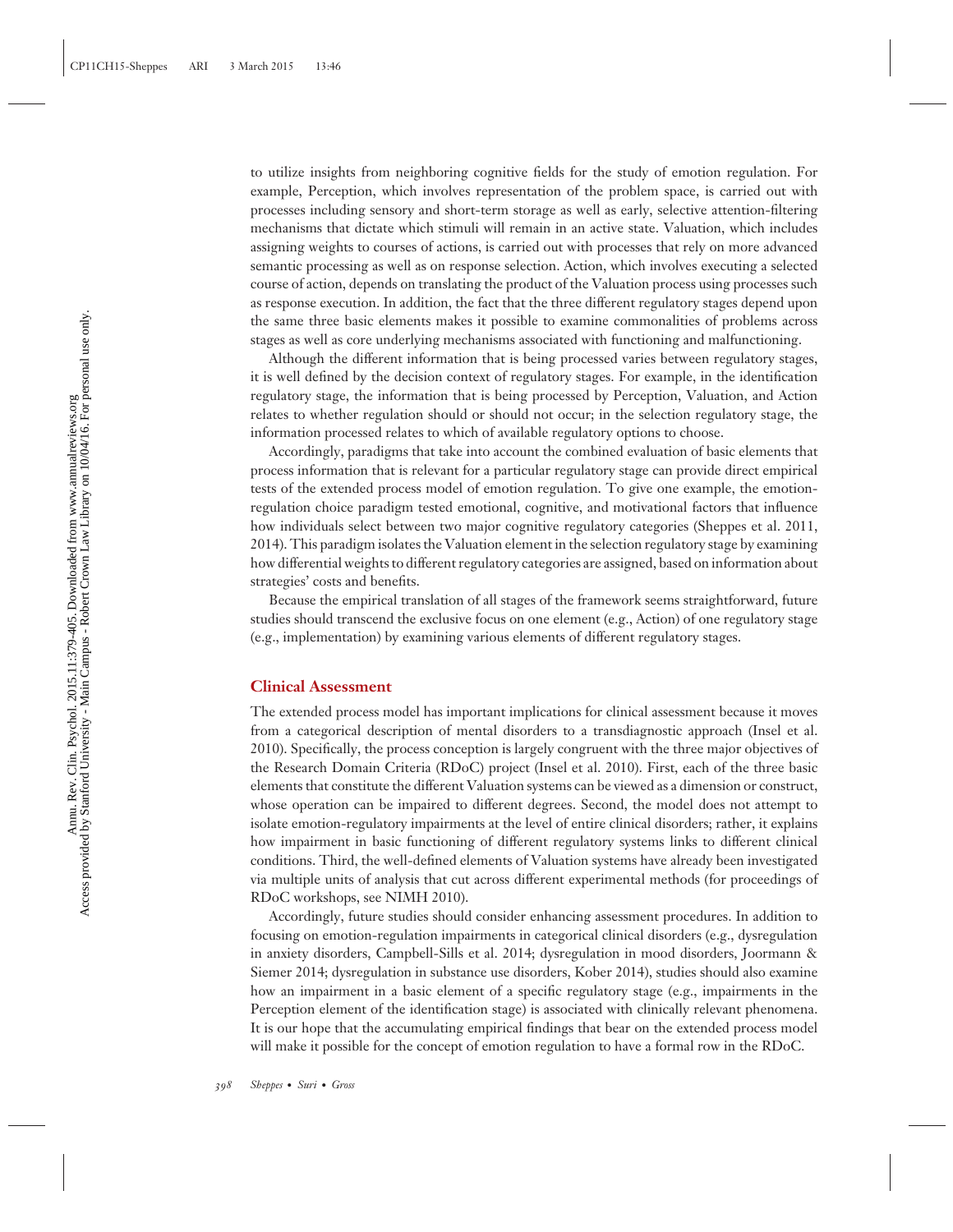## **Clinical Intervention**

It has already been suggested that in classical treatments, such as cognitive-behavioral therapy (Butler et al. 2006), a central mechanism of change is emotion regulation (for reviews, see Campbell-Sills & Barlow 2007, Hofmann et al. 2012a). However, as was mentioned above, classical treatments have mainly focused on interventions that improve the execution (i.e., activation) of regulatory tactic implementation.

Application of the extended process model to intervention involves forming treatment protocols that focus on improving the functioning of basic elements associated with various regulatory stages. Fortunately, recent interventions seem to have moved a step in a direction that is congruent with the conceptual logic of the extended process model. Consider first the novel attentional bias modification (ABM) treatment (for reviews, see Grafton & MacLeod 2014, Hakamata et al. 2010). In this intervention, patients with various anxiety disorders undergo a general computerized training protocol that modifies their attentional biases to threat, a modification that has been associated with a decrease in clinical symptoms. In the language of the extended process model, ABM has a very specific target, namely the Perception step of the identification stage, with the goal of reducing the overrepresentation of threatening information associated with the current emotional state. In addition, this intervention, which targets a very basic element in a regulatory stage, has been proven to be effective in the treatment of several different anxiety disorders that likely share an underlying regulatory impairment.

A number of other interventions, such as emotion regulation therapy (Mennin & Fresco 2014) and dialectical behavioral therapy (Neacsiu et al. 2014), involve improving basic regulatory elements in specific clinical disorders. Here we focus on affect regulation training (ART) (for a review, see Berking & Schwartz 2014), which systematically targets basic elements of several regulatory stages across various clinical conditions. In brief, ART involves multiple skills including the analysis of one's emotions, which is strongly related to the identification regulatory stage. Emotion analysis includes attending emotions as well as needs, goals, and desires (i.e., Perception) and listing the advantages and disadvantages of emotions (i.e., Valuation), which may lead to another skill, termed emotion modification (i.e., Action). Modifying emotions involves a mixture of skills that tap into the selection and implementation stages as well as processing dynamics. Specifically, selection targets involve brainstorming ways to modify emotions (i.e., Perception), selecting the most promising option (i.e., Valuation), and then putting a chosen strategy into practice (i.e., Implementation). Interestingly, the protocol also involves working on ways to deal with unsuccessful modification attempts (i.e., processing dynamics), which include "try other strategies" (i.e., strategy switching) and "change the target of regulation or accept and tolerate" (i.e., strategy stopping).

Despite the preliminary support for the effectiveness of interventions that target different regulatory stages, future studies should further examine at least two concrete avenues. First, future studies should evaluate the pros and cons of using single-mechanism interventions such as ABM versus multimechanism interventions such as ART. Single-mechanism interventions allow for better isolation of underlying mechanisms of change, and they may be easier to implement. However, it is possible that single-mechanism interventions will prove inferior to multimechanism treatments for psychopathologies that include multiple regulatory impairments. In that respect, isolating better regulatory impairments in psychopathologies may help to better tailor multimechanism interventions and to increase their efficacy.

Second, although there are novel interventions that target improving regulatory skills among individuals with psychopathologies, future studies can apply a preventive approach that improves regulatory skills prior to the onset of clinical symptoms. For example, a recent study showed that among middle school adolescents, implicit beliefs in the ability to change emotions (i.e., the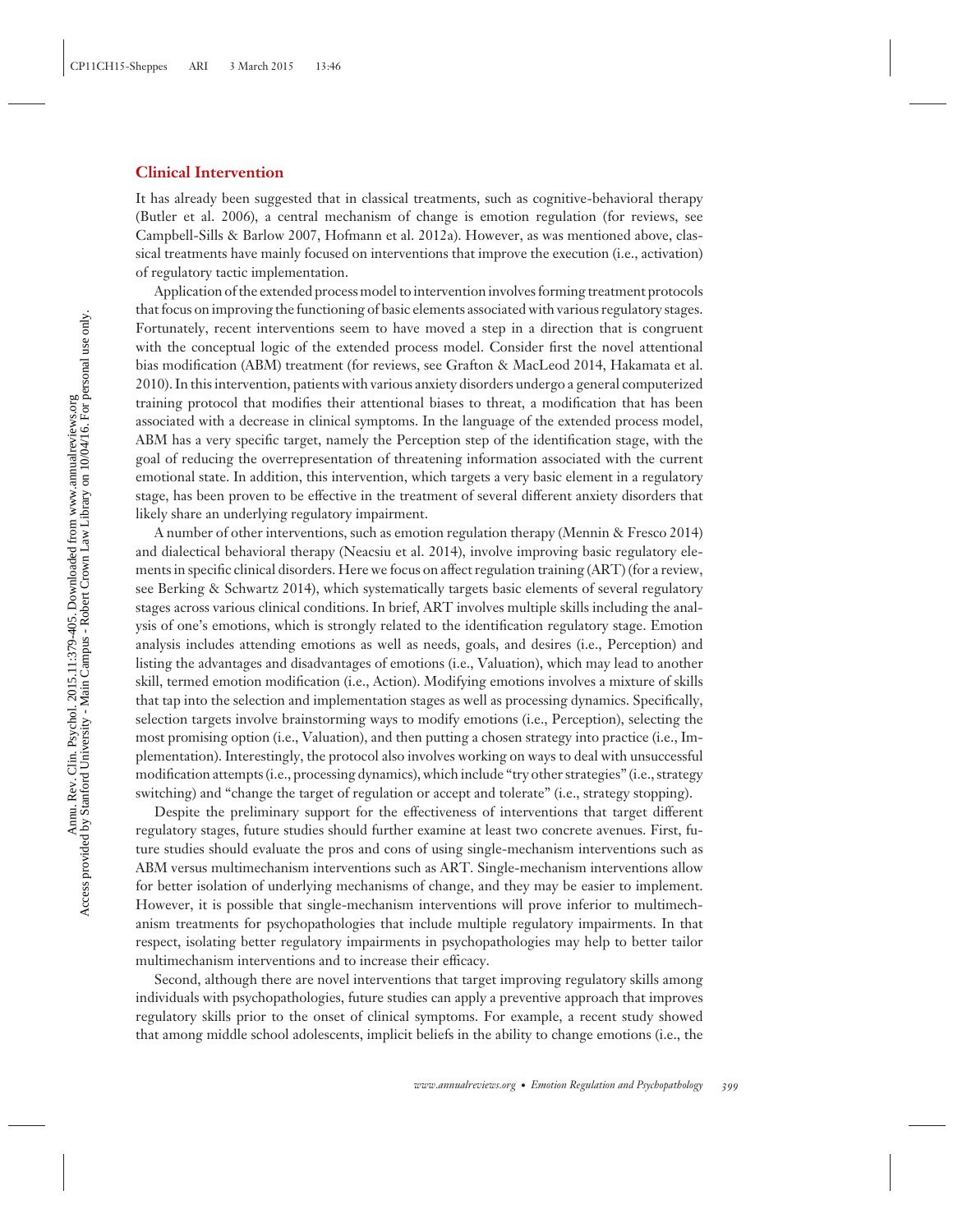Valuation element of identification) predicted subsequent depressive levels (Romero et al. 2014). Given impressive evidence for the efficacy of early interventions that target a change in implicit beliefs in domains other than emotions, future studies should examine the efficacy of a preventive intervention in the domain of emotion regulation.

### **CONCLUDING COMMENTS**

Emotional problems receive a great deal of attention because of their high prevalence in various clinical conditions. Recent efforts to explain their cause have focused on impairments in the ability to implement strategies to control or regulate emotions. These efforts are clearly important, but they tend to overlook two main issues. First, emotional problems may be the result of impairments associated with how emotions are generated rather than impairments associated with how emotions are regulated. Second, of the emotional problems that are associated with regulatory impairments, only a subset are due to implementation. To address these shortcomings, in this review we adopted a Valuation approach that includes basic and well-defined elements in order to describe emotion generation and its relations to emotion-regulatory stages. These regulatory stages include identification of the need to regulate, selection among available regulatory options, implementation of a specific selected regulatory tactic, and monitoring of implemented regulatory tactics across time. This extended process model of emotion regulation illuminates specific regulatory impairments and also suggests future directions for basic research, assessment, and intervention.

## **DISCLOSURE STATEMENT**

The authors are not aware of any affiliations, memberships, funding, or financial holdings that might be perceived as affecting the objectivity of this review.

## **ACKNOWLEDGMENTS**

Gal Sheppes is supported by the Israel Science Foundation (grant 1393/12) and by the Binational Science Foundation (grant 2013067). We wish to thank Shir Murciano for her help with preparation of the manuscript.

#### **LITERATURE CITED**

- Abramson LY, Seligman ME, Teasdale JD. 1978. Learned helplessness in humans: critique and reformulation. *J. Abnorm. Psychol.* 87(1):49–74
- Aldao A, Nolen-Hoeksema S. 2013. One versus many: capturing the use of multiple emotion regulation strategies in response to an emotion-eliciting stimulus. *Cogn. Emot.* 27(4):753–60
- Aldao A, Nolen-Hoeksema S, Schweizer S. 2010. Emotion-regulation strategies across psychopathology: a meta-analytic review. *Clin. Psychol. Rev.* 30(2):217–37
- Am. Psychiatr. Assoc. 2013. *Diagnostic and Statistical Manual of Mental Disorders.* Washington, DC: Am. Psychiatr. Publ. 5th ed.
- Ashford SJ, Cummings LL. 1983. Feedback as an individual resource: personal strategies of creating information. *Organ. Behav. Hum. Perform.* 32(3):370–98
- Aupperle RL, Paulus MP. 2010. Neural systems underlying approach and avoidance in anxiety disorders. *Dialogues Clin. Neurosci.* 12:305–19
- Bar-Haim Y, Lamy D, Pergamin L, Bakermans-Kranenburg MJ, van IJzendoorn MH. 2007. Threat-related attentional bias in anxious and nonanxious individuals: a meta-analytic study. *Psychol. Bull.* 133(1):1–24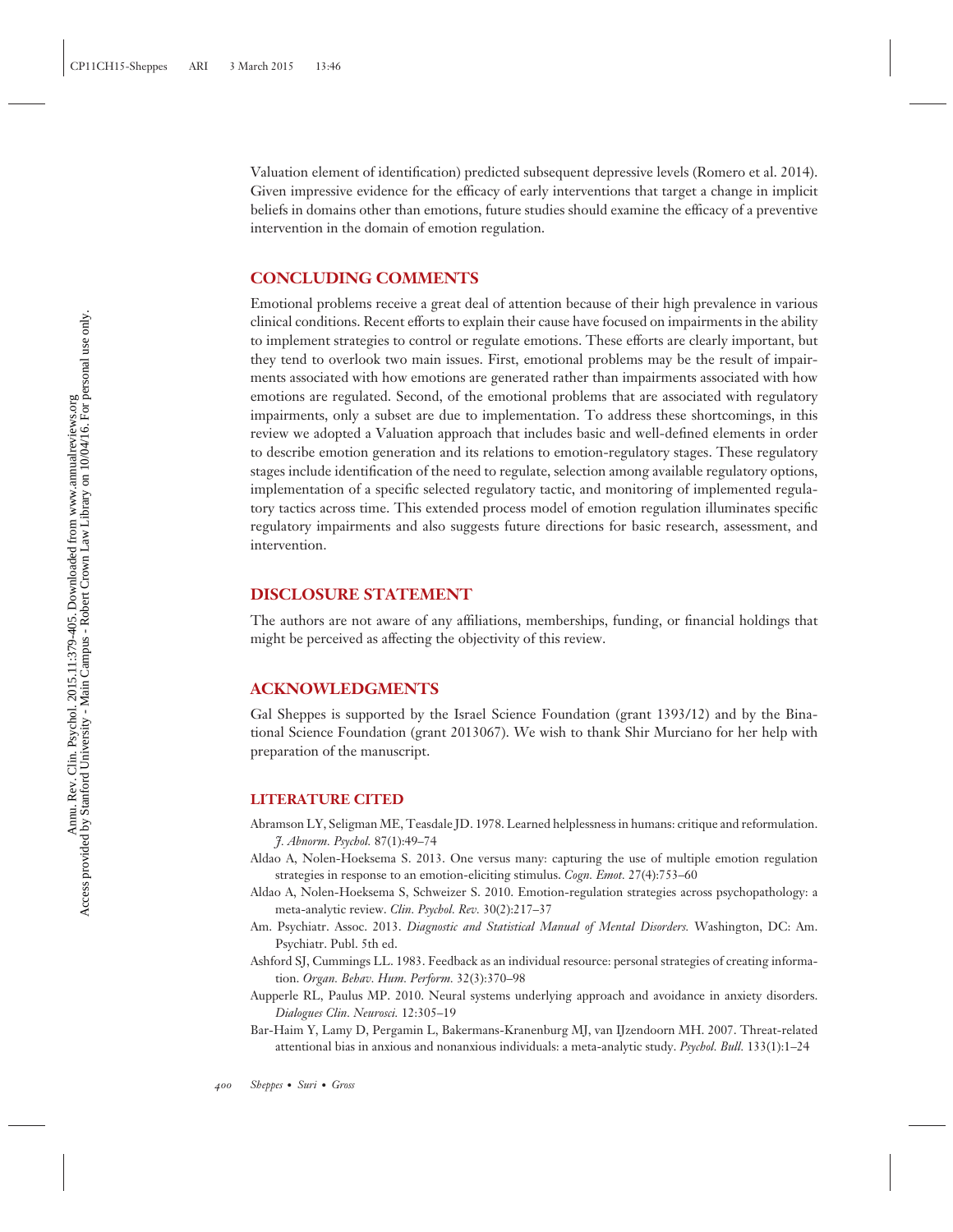- Barkley RA. 1997. Behavioral inhibition, sustained attention, and executive functions: constructing a unifying theory of ADHD. *Psychol. Bull.* 121(1):65–94
- Barkley RA, Edwards G, Laneri M, Fletcher K, Metevia L. 2001. Executive functioning, temporal discounting, and sense of time in adolescents with attention deficit hyperactivity disorder (ADHD) and oppositional defiant disorder (ODD). *J. Abnorm. Child Psychol.* 29(6):541–56
- Barrett LF, Gross J, Christensen TC, Benvenuto M. 2001. Knowing what you're feeling and knowing what to do about it: mapping the relation between emotion differentiation and emotion regulation. *Cogn. Emot.* 15(6):713–24
- Baumeister RF. 1990. Suicide as escape from self. *Psychol. Rev.* 97(1):90–113
- Beck LA, Clark MS. 2009. Choosing to enter or avoid diagnostic social situations. *Psychol. Sci.* 20(9):1175–81
- Berking M, Schwarz J. 2014. Affect regulation training. See Gross 2014b, pp. 529–47
- Berking M, Wupperman P. 2012. Emotion regulation and mental health: recent findings, current challenges, and future directions. *Curr. Opin. Psychiatry* 25(2):128–34
- Blair RJR. 2001. Neuro-cognitive models of aggression, the antisocial personality disorders, and psychopathy. *J. Neurol. Neurosurg. Psychiatry* 71:727–31
- Bonanno GA, Burton CL. 2013. Regulatory flexibility: an individual differences perspective on coping and emotion regulation. *Perspect. Psychol. Sci.* 8(6):591–612
- Borkovec TD, Roemer L. 1995. Perceived functions of worry among generalized anxiety disorder subjects: distraction from more emotionally distressing topics. *J. Behav. Ther. Exp. Psychiatry* 26(1):25–30
- Butler AC, Chapman JE, Forman EM, Beck AT. 2006. The empirical status of cognitive-behavioral therapy: a review of meta-analyses. *Clin. Psychol. Rev.* 26(1):17–31
- Campbell-Sills L, Barlow DH. 2007. Incorporating emotion regulation into conceptualizations and treatments of anxiety and mood disorders. See Gross 2007, pp. 542–59
- Campbell-Sills L, Ellard KK, Barlow DH. 2014. Affect regulation training. See Gross 2014b, pp. 393–412
- Carver CS, Scheier MF. 2012. Cybernetic control processes and the self-regulation of behavior. In *Oxford Handbook of Human Motivation*, ed. RM Ryan, pp. 28–42. New York: Oxford Univ. Press
- Cisler JM, Koster EH. 2010. Mechanisms of attentional biases towards threat in anxiety disorders: an integrative review. *Clin. Psychol. Rev.* 30(2):203–16
- Coffey E, Berenbaum H, Kerns JG. 2003. The dimensions of emotional intelligence, alexithymia, and mood awareness: associations with personality and performance on an emotional Stroop task. *Cogn. Emot.* 17:671–79
- Cohen D, Nisbett RE, Bowdle BF, Schwarz N. 1996. Insult, aggression, and the southern culture of honor: an "experimental ethnography." *J. Personal. Soc*. *Psychol.* 70(5):945–60
- Cooper ML, Frone MR, Russell M, Mudar P. 1995. Drinking to regulate positive and negative emotions: a motivational model of alcohol use. *J. Personal. Soc. Psychol.* 69:990–1005
- Damasio AR. 1999. *The Feeling of What Happens: Body and Emotion in the Making of Consciousness*. New York: Harcourt Brace
- Davidson RJ. 1998. Affective style and affective disorders: perspectives from affective neuroscience. *Cogn. Emot.* 12(3):307–30
- De Berardis D, Carano A, Gambi F, Campanella D, Giannetti P, et al. 2007. Alexithymia and its relationships with body checking and body image in a non-clinical female sample. *Eat. Behav.* 8(3):296–304
- Dugas MJ, Koerner N. 2005. Cognitive-behavioral treatment for generalized anxiety disorder: current status and future directions. *J. Cogn. Psychother.* 19(1):61–81
- Foa EB, Kozak MJ. 1986. Emotional processing of fear: exposure to corrective information. *Psychol. Bull.* 99(1):20–35
- Frijda NH. 1986. *The Emotions*. London: Cambridge Univ. Press
- Füstös J, Gramann K, Herbert BM, Pollatos O. 2013. On the embodiment of emotion regulation: interoceptive awareness facilitates reappraisal. *Soc. Cogn. Affect. Neurosci.* 8:911–17
- Gohm CL, Clore GL. 2000. Individual differences in emotional experience: mapping available scales to processes. *Personal. Soc. Psychol. Bull.* 26(6):679–97
- Goldin PR, Jazaieri H, Ziv M, Kraemer H, Heimberg R, Gross JJ. 2013a. Changes in positive self-views mediate the effect of cognitive-behavioral therapy for social anxiety disorder. *Clin. Psychol. Sci.* 1:301–10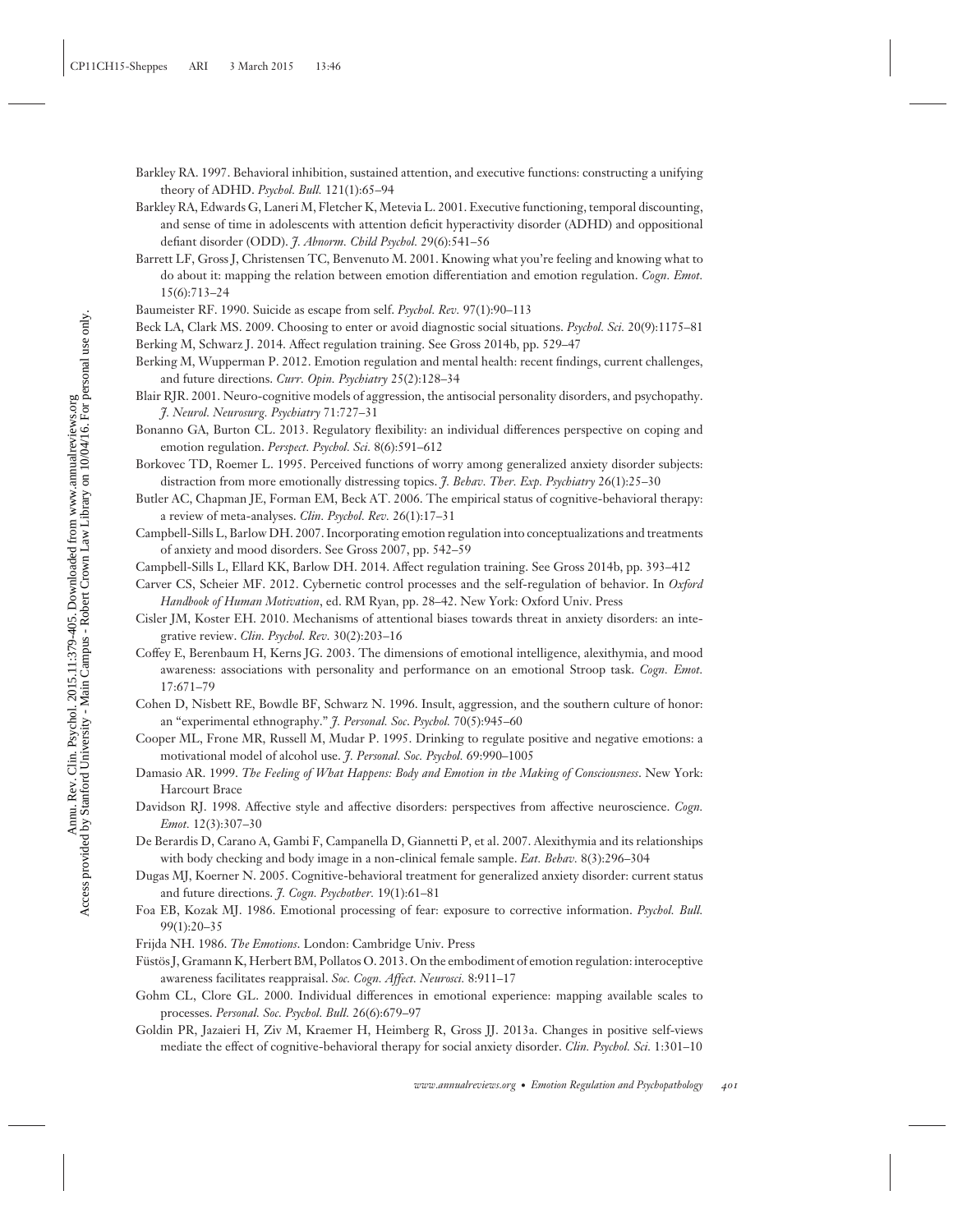- Goldin PR, Manber T, Hakimi S, Canli T, Gross JJ. 2009. Neural bases of social anxiety disorder: emotional reactivity and cognitive regulation during social and physical threat. *Arch. Gen. Psychiatry* 66(2):170–80
- Goldin PR, Ziv M, Jazaieri H, Hahn K, Gross JJ. 2013b. MBSR versus aerobic exercise in social anxiety: fMRI of emotion regulation of negative self-beliefs. *Soc. Cogn. Affect. Neurosci.* 8(1):65–72
- Grafton B, MacLeod C. 2013. Don't start what you can't stop: differentiating individual differences in ruminative onset and ruminative persistence, and their contributions to dysphoria. *Emotion* 13(6):1080–85
- Grafton B, MacLeod C. 2014. Enhanced probing of attentional bias: the independence of anxiety-linked selectivity in attentional engagement with and disengagement from negative information. *Cogn. Emot.* 28(7):1287–302
- Gratz KL, Roemer L. 2004. Multidimensional assessment of emotion regulation and dysregulation: development, factor structure, and initial validation of the Difficulties in Emotion Regulation Scale. *J. Psychopathol. Behav.* 26(1):41–54
- Gross JJ. 1998a. The emerging field of emotion regulation: an integrative review. *Rev. Gen. Psychol.* 2:271–99
- Gross JJ. 1998b. Antecedent- and response-focused emotion regulation: divergent consequences for experience, expression, and physiology. *J. Personal. Soc. Psychol.* 74:224–37
- Gross JJ. 2001. Emotion regulation in adulthood: Timing is everything. *Curr. Dir. Psychol. Sci.* 10:214–19
- Gross JJ. 2002. Emotion regulation: affective, cognitive, and social consequences. *Psychophysiology* 39:281–91
- Gross JJ, ed. 2007. *Handbook of Emotion Regulation*. New York: Guilford. 1st ed.
- Gross JJ. 2014a. Emotion regulation: conceptual and empirical foundations. See Gross 2014b, pp. 3–20
- Gross JJ, ed. 2014b. *Handbook of Emotion Regulation*. New York: Guilford. 2nd ed.
- Gross JJ. 2015. Emotion regulation: current status and future prospects. *Psychol. Inq.* 26:1–26
- Gross JJ, Barrett LF. 2011. Emotion generation and emotion regulation: One or two depends on your point of view. *Emot. Rev.* 3(1):8–16
- Gross JJ, Jazaieri H. 2014. Emotion, emotion regulation, and psychopathology an affective science perspective. *Clin. Psychol. Sci.* 2(4):387–401
- Gross JJ, Sheppes G, Urry HL. 2011a. Emotion generation and emotion regulation: a distinction we should make (carefully). *Cogn. Emot.* 25:765–81
- Gross JJ, Sheppes G, Urry HL. 2011b. Taking one's lumps while doing the splits: a big tent perspective on emotion generation and emotion regulation. *Cogn. Emot.* 25:789–93
- Gross JJ, Thompson RA. 2007. Emotion regulation: conceptual foundations. See Gross 2007, pp. 3–24
- Gruber J. 2011a. When feeling good can be bad: positive emotion persistence (PEP) in bipolar disorder. *Curr. Dir. Psychol. Sci.* 20(4):217–21
- Gruber J. 2011b. A review and synthesis of positive emotion and reward disturbance in bipolar disorder. *Clin. Psychol. Psychother.* 18:356–65
- Gyurak A, Goodkind MS, Kramer JH, Miller BL, Levenson RW. 2012. Executive functions and the downregulation and up-regulation of emotion. *Cogn. Emot.* 26(1):103–18
- Gyurak A, Goodkind MS, Madan A, Kramer JH, Miller BL, Levenson RW. 2009. Do tests of executive functioning predict ability to downregulate emotions spontaneously and when instructed to suppress? *Affect. Cogn. Soc. Behav.* 9(2):144–52
- Gyurak A, Gross JJ, Etkin A. 2011. Explicit and implicit emotion regulation: a dual process framework. *Cogn. Emot.* 25:400–12
- Hakamata Y, Lissek S, Bar-Haim Y, Britton JC, Fox NA, et al. 2010. Attention bias modification treatment: a meta-analysis toward the establishment of novel treatment for anxiety. *Biol. Psychiatry* 68(11):982–90
- Harmon-Jones E, Harmon-Jones C, Amodio DM, Gable PA. 2011. Attitudes toward emotions. *J. Personal. Soc. Psychol.* 101(6):1332–50

Hayes N. 1994. *Principles of Comparative Psychology*. Hove, UK: Psychol. Press

- Heatherton TF, Baumeister RF. 1991. Binge eating as escape from self-awareness. *Psychol. Bull.* 110(1):86–108
- Hirschfeld RM. 1993. Personality disorders: definition and diagnosis. *J. Personal. Disord.* 1(Suppl.):9–17
- Hofmann SG, Sawyer AT, Fang A, Asnaani A. 2012a. Emotion dysregulation model of mood and anxiety disorders. *Depress. Anxiety* 29(5):409–16
- Hofmann W, Schmeichel BJ, Baddele AD. 2012b. Executive functions and self-regulation. *Trends Cogn. Sci.* 16(3):174–80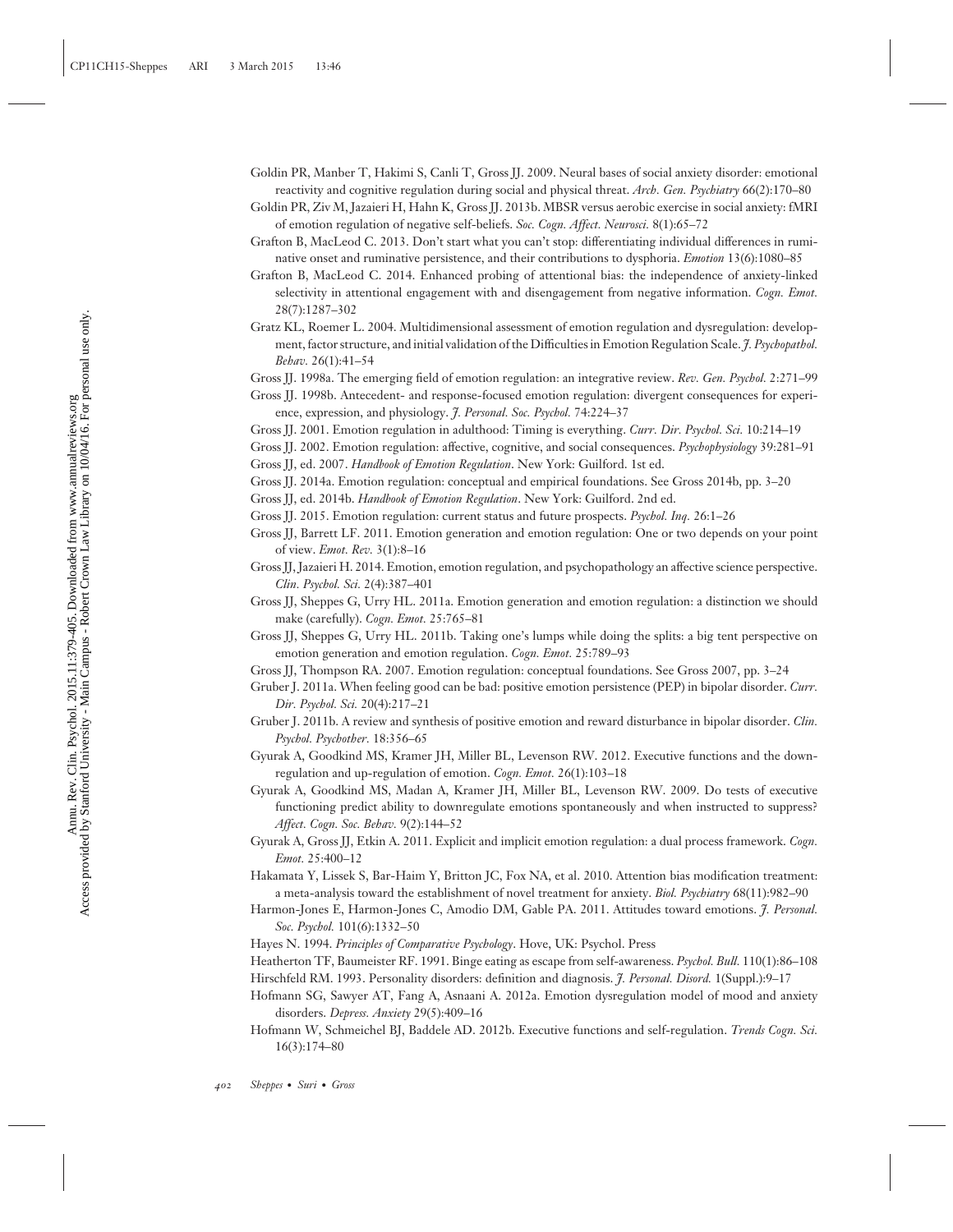- Annu. Rev. Clin. Psychol. 2015.11:379-405. Downloaded from www.annualreviews.org<br>Access provided by Stanford University Main Campus Robert Crown Law Library on 10/04/16. For personal use only Access provided by Stanford University - Main Campus - Robert Crown Law Library on 10/04/16. For personal use only.Annu. Rev. Clin. Psychol. 2015.11:379-405. Downloaded from www.annualreviews.org
- Hübner R, Steinhauser M, Lehle C. 2010. A dual-stage two-phase model of selective attention. *Psychol. Rev.* 117(3):759–84
- Insel T, Cuthbert B, Garvey M, Heinssen R, Pine DS, et al. 2010. Research domain criteria (RDoC): toward a new classification framework for research on mental disorders. *Am. J. Psychiatry* 167(7):748–51
- Johnstone T, Walter H. 2014. Affect regulation training. See Gross 2014b, pp. 58–75
- Joormann J, Siemer M. 2004. Memory accessibility, mood regulation, and dysphoria: difficulties in repairing sad mood with happy memories? *J. Abnorm. Psychol.* 113(2):179–88
- Joormann J, Siemer M. 2014. Emotion regulation in mood disorders. See Gross 2014b, pp. 3–20
- Joormann J, Siemer M, Gotlib IH. 2007. Mood regulation in depression: differential effects of distraction and recall of happy memories on sad mood. *J. Abnorm. Psychol.* 116(3):484–90
- Joormann J, Vanderlind WM. 2014. Emotion regulation in depression: the role of biased cognition and reduced cognitive control. *Clin. Psychol. Sci.* 2(4):402–21
- Kalisch R. 2009. The functional neuroanatomy of reappraisal: Time matters. *Neurosci. Biobehav. Rev.* 33(8):1215–26
- Kashdan TB, Barrett LF, McKnight PE. 2014. Emotion differentiation: transforming unpleasant experience by perceiving distinctions in negativity. *Curr. Dir. Psychol. Sci.* In press
- Kashdan TB, Barrios V, Forsyth JP, Steger MF. 2006. Experiential avoidance as a generalized psychological vulnerability: comparisons with coping and emotion regulation strategies. *Behav. Res. Ther.* 44(9):1301–20
- Kato T. 2012. Development of the Coping Flexibility Scale: evidence for the coping flexibility hypothesis. *J. Couns. Psychol.* 59:262–73
- Kober H. 2014. Emotion in substance use disorders. See Gross 2014b, pp. 428–46
- Koenigsberg HW, Fan J, Ochsner KN, Liu X, Guise KG, et al. 2009. Neural correlates of the use of psychological distancing to regulate responses to negative social cues: a study of patients with borderline personality disorder. *Biol. Psychiatry* 66(9):854–63
- Koenigsberg HW, Fan J, Ochsner KN, Liu X, Guise KG, et al. 2010. Neural correlates of using distancing to regulate emotional responses to social situations. *Neuropsychologia* 48(6):1813–22
- Krahé B, Fenske I. 2002. Predicting aggressive driving behavior: the role of macho personality, age, and power of car. *Aggress. Behav.* 28(1):21–29
- Kring AM. 2008. Emotion disturbances as transdiagnostic processes in psychopathology. See Lewis et al. 2008, pp. 691–705
- Kring AM, Mote J. 2014. Emotion disturbances as transdiagnostic processes in psychopathology. In *Handbook of Emotions*, ed. LF Barrett, M Lewis, JM Haviland-Jones. New York: Guilford. 4th ed. In press
- Kring AM, Sloan DM, eds. 2009. *Emotion Regulation and Psychopathology: A Transdiagnostic Approach to Etiology and Treatment.* New York: Guilford
- Kross E, Ayduk O. 2011. Making meaning out of negative experiences by self-distancing. *Curr. Dir. Psychol. Sci.* 20(3):187–91
- Kross E, Gard D, Deldin P, Clifton J, Ayduk O. 2012. "Asking why" from a distance: its cognitive and emotional consequences for people with major depressive disorder. *J. Abnorm. Psychol.* 121(3):559–69
- Lazarus RS. 1991. *Emotion and Adaptation*. New York: Oxford Univ. Press
- Lindquist K, Barrett LF. 2008. Emotional complexity. See Lewis et al. 2008, pp. 513–30
- Livesley WJ, Schroeder ML, Jackson DN. 1990. Dependent personality disorder and attachment problems. *J. Personal. Disord.* 4(2):131–40
- Macklem GL. 2008. Parenting and emotion regulation. In *Practitioner's Guide to Emotion Regulation in School-Aged Children*, ed. GL Macklem, pp. 42–62. New York: Springer
- Mancebo MC, Eisen JL, Grant JE, Rasmussen SA. 2005. Obsessive compulsive personality disorder and obsessive compulsive disorder: clinical characteristics, diagnostic difficulties, and treatment. *Ann. Clin. Psychiatry* 17(4):197–204
- Mauss IB, Levenson RW, McCarter L, Wilhelm FH, Gross JJ. 2005. The tie that binds? Coherence among emotion experience, behavior, and physiology. *Emotion* 5(2):175–90
- Mauss IB, Tamir M. 2014. Emotion goals: how their content, structure, and operation shape emotion regulation. See Gross 2014b, pp. 361–75
- McKenzie KC, Gross JJ. 2014. Nonsuicidal self-injury: an emotion regulation perspective. *Psychopathology* 47(4):207–19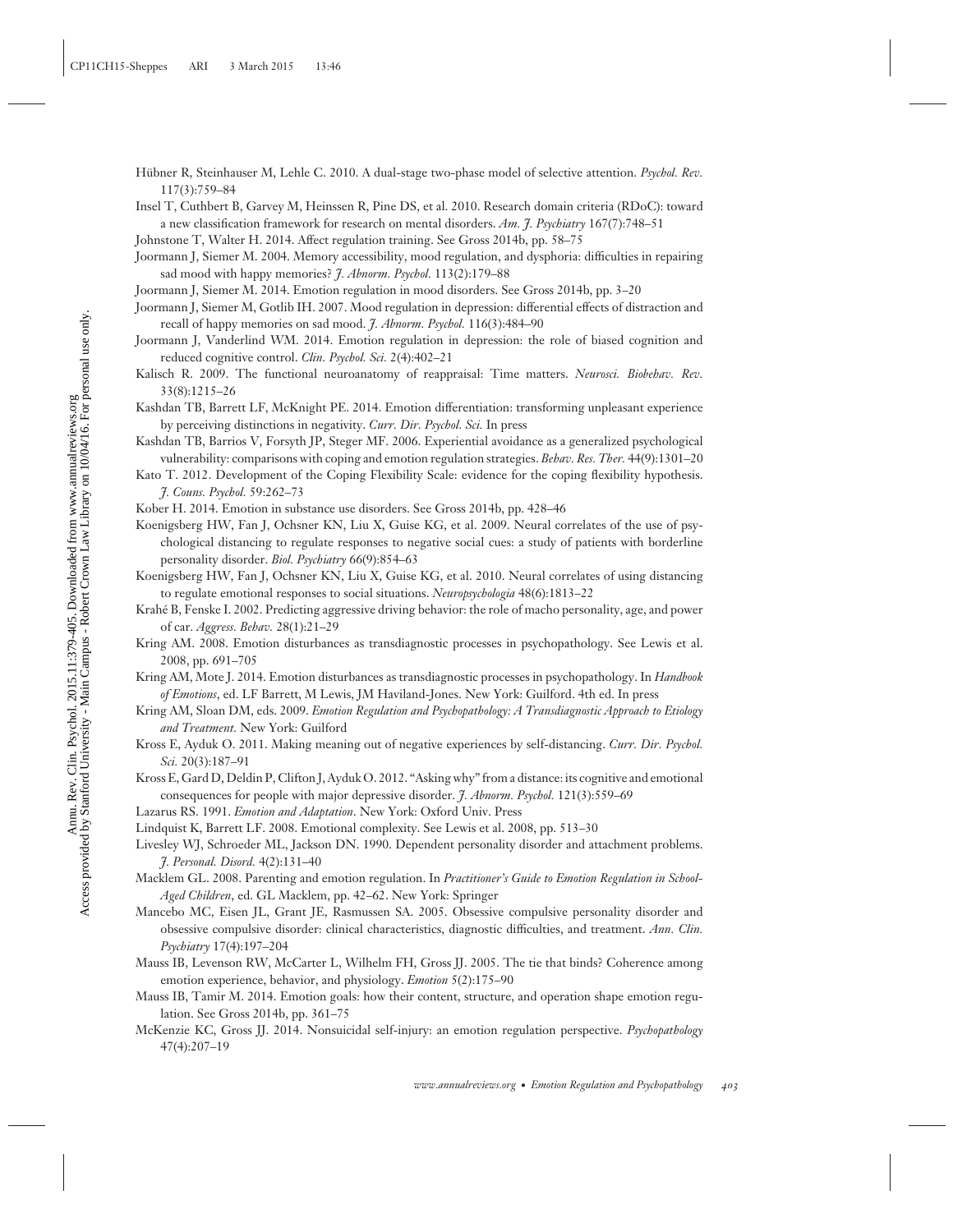McNally RJ. 2002. Anxiety sensitivity and panic disorder. *Biol. Psychiatry* 52(10):938–46

- McRae K, Ciesielski BRG, Gross JJ. 2012. Unpacking cognitive reappraisal: goals, tactics and outcomes. *Emotion* 12(2):250–55
- Mennin DS, Fresco DM. 2014. Emotion regulation therapy. See Gross 2014b, pp. 469–90
- Moser JS, Hartwig R, Moran TP, Jendrusina AA, Kross E. 2014. Neural markers of positive reappraisal and their associations with trait reappraisal and worry. *J. Abnorm. Psychol.* 123(1):91–105
- Musser ED, Backs RW, Schmitt CF, Ablow JC, Measelle JR, Nigg JT. 2011. Emotion regulation via the autonomic nervous system in children with attention- deficit/hyperactivity disorder (ADHD). *J. Abnorm. Child Psychol.* 39(6):841–52
- Natl. Inst. Mental Health (NIMH). 2010. Pilot Intervention and Services Research Grants (R34). **[http://](http://grants.nih.gov/grants/guide/pa-files/PAR-09-173.html) [grants.nih.gov/grants/guide/pa-files/PAR-09-173.html](http://grants.nih.gov/grants/guide/pa-files/PAR-09-173.html)**
- Neacsiu AD, Bohus M, Linehan MM. 2014. Dialectical behavior therapy: an intervention for emotion dysregulation. See Gross 2014b, pp. 491–507
- Nock MK. 2010. Self-injury. *Annu. Rev. Clin. Psychol.* 6:339–63
- Nock MK. 2009. Why do people hurt themselves? New insights into the nature and functions of self-injury. *Curr. Dir. Psychol. Sci.* 18(2):78–83
- Nock MK, Banaji MR. 2007. Prediction of suicide ideation and attempts among adolescents using a brief performance-based test. *J. Consult. Clin. Psychol.* 75(5):707–15
- Nolen-Hoeksema S, Wisco BE, Lyubomirsky S. 2008. Rethinking rumination. *Perspect. Psychol. Sci.* 3(5):400– 24
- Ochsner KN, Gross JJ. 2014. The neural bases of emotion and emotion regulation: a valuation perspective. See Gross 2014b, pp. 23–42
- Ochsner KN, Ray RD, Cooper JC, Robertson ER, Chopra S, et al. 2004. For better or for worse: neural systems supporting the cognitive down- and up-regulation of negative emotion. *NeuroImage* 23(2):483–99
- Olatunji BO, Deacon BJ, Abramowitz JS, Valentiner DP. 2007. Body vigilance in nonclinical and anxiety disorder samples: structure, correlates, and prediction of health concerns. *Behav. Ther.* 38(4):392–401
- Orcutt HK, Bonanno GA, Hannan SM, Miron LR. 2014. Prospective trajectories of posttraumatic stress in college women following a campus mass shooting. *J. Trauma. Stress* 27(3):249–56
- Paret C, Brenninkmeyer J, Meyer B, Yuen KS, Gartmann N, et al. 2011. A test for the implementationmaintenance model of reappraisal. *Front. Psychol.* 2:216
- Penney AM, Mazmanian D, Rudanycz C. 2013. Comparing positive and negative beliefs about worry in predicting generalized anxiety disorder symptoms. *Can. J. Behav. Sci.* 45(1):34–41
- Rangel A, Camerer C, Montague PR. 2008. A framework for studying the neurobiology of value-based decision making. *Nat. Rev. Neurosci.* 9(7):545–56
- Richards JM, Gross JJ. 1999. Composure at any cost? The cognitive consequences of emotion suppression. *Personal. Soc. Psychol. Bull.* 25:1033–44
- Rodebaugh TL. 2006. Self-efficacy and social behavior. *Behav. Res. Ther.* 44(12):1831–38
- Romero C, Master A, Paunesku D, Dweck CS, Gross JJ. 2014. Academic and emotional functioning in middle school: the role of implicit theories. *Emotion* 14(2):227–34
- Salovey P, Mayer JD. 1990. Emotional intelligence. *Imagin. Cogn. Personal.* 9:185–211
- Samson AC, Harden AY, Podell RW, Phillips JM, Gross JJ. 2014. Emotion regulation in children and adolescents with autism spectrum disorder. *Autism Res.* doi: 10.1002/aur.1387
- Samson AC, Huber O, Gross JJ. 2012. Emotion regulation in Asperger's syndrome and high-functioning autism. *Emotion* 12(4):659–65
- Scherer KR. 1984. On the nature and function of emotion: a component process approach. In *Approaches to Emotion*, ed. KR Scherer, P Ekman, pp. 293–318. Hillsdale, NJ: Erlbaum
- Scherer KR, Schorr AE, Johnstone TE. 2001. *Appraisal Processes in Emotion: Theory, Methods, Research*. New York: Oxford Univ. Press
- Schmeichel BJ, Volokhov RN, Demaree HA. 2008. Working memory capacity and the self-regulation of emotional expression and experience. *J. Personal. Soc. Psychol.* 95(6):1526–40
- Schmidt NB, Lerew DR, Trakowski JH. 1997. Body vigilance in panic disorder: evaluating attention to bodily perturbations. *J. Consult. Clin. Psychol.* 65(2):214–20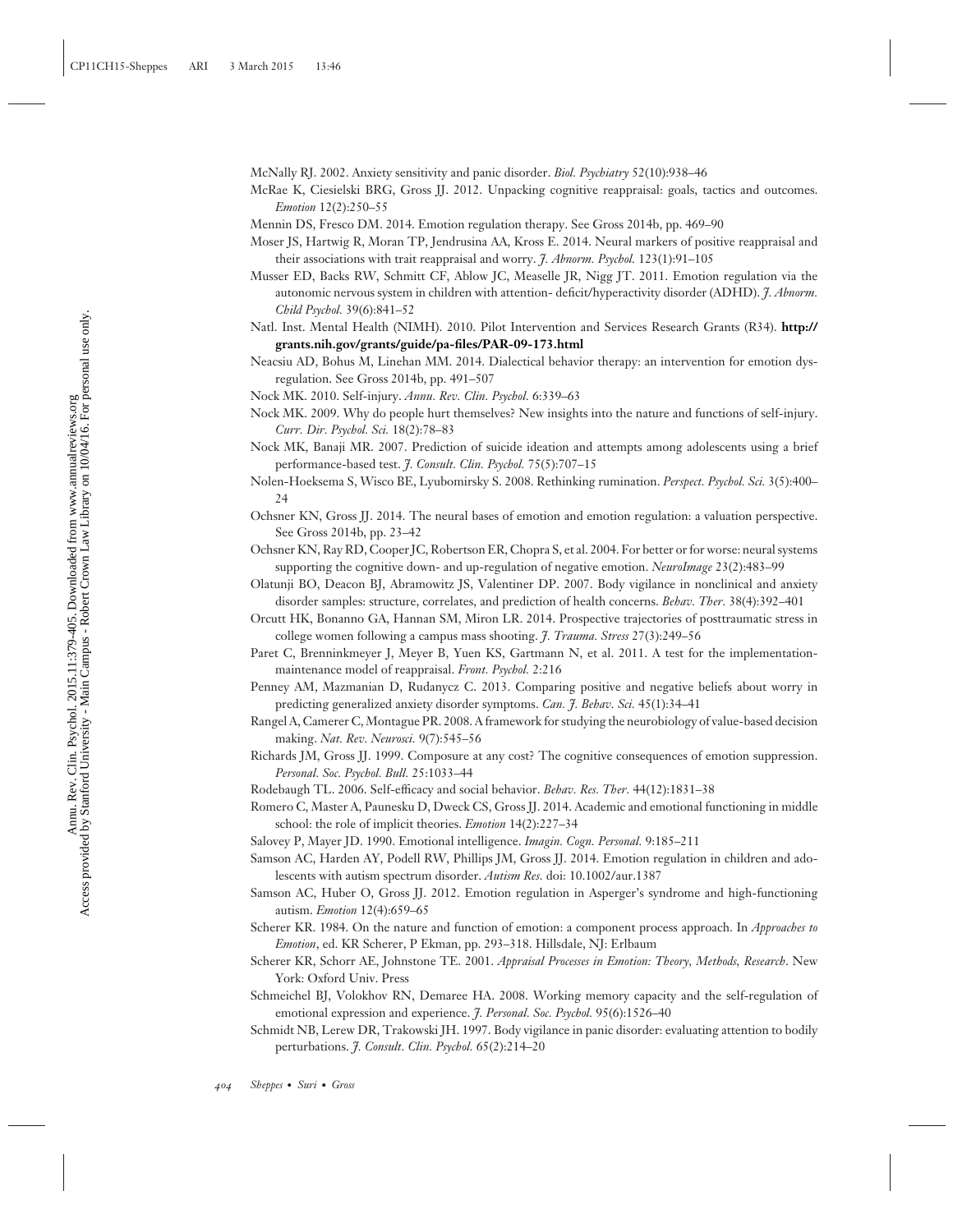- Sheppes G. 2014. Emotion regulation choice: theory and findings. See Gross 2014b, pp. 126–39
- Sheppes G, Gross JJ. 2011. Is timing everything? Temporal considerations in emotion regulation. *Personal. Soc. Psychol. Rev.* 15:319–31
- Sheppes G, Gross JJ. 2012. Emotion regulation effectiveness: what works when. In *Handbook of Psychology*, ed. HA Tennen, JM Suls, pp. 391–406. Indianapolis: Wiley-Blackwell. 2nd ed.
- Sheppes G, Levin Z. 2013. Emotion regulation choice: selecting between cognitive regulation strategies to control emotion. *Front. Hum. Neurosci.* 7:179
- Sheppes G, Luria R, Fukuda K, Gross JJ. 2013. There's more to anxiety than meets the eye: isolating threatrelated attentional engagement and disengagement biases. *Emotion* 13(3):520–28
- Sheppes G, Scheibe S, Suri G, Gross JJ. 2011. Emotion-regulation choice. *Psychol. Sci.* 22:1391–96
- Sheppes G, Scheibe S, Suri G, Radu P, Blechert J, Gross JJ. 2014. Emotion regulation choice: a conceptual framework and supporting evidence. *J. Exp. Psychol. Gen.* 143(1):163–81
- Suri G, Sheppes G, Schwartz C, Gross JJ. 2013. Patient inertia and the status quo bias: when an inferior option is preferred. *Psychol. Sci.* 24(9):1763–69
- Suri G, Whittaker K, Gross JJ. 2014. Launching reappraisal: It's less common than you might think. *Emotion* doi: 10.1037/emo000001
- Tamir M. 2009. What do people want to feel and why? Pleasure and utility in emotion regulation. *Curr. Dir. Psychol. Sci.* 18:101–5
- Tamir M. 2011. The maturing field of emotion regulation. *Emot. Rev.* 3:3–7
- Tamir M, John O, Srivastava S, Gross JJ. 2007. Implicit theories of emotion: affective and social outcomes across a major life transition. *J. Personal. Soc. Psychol.* 92:731–44
- Taylor SF, Liberzon I. 2007. Neural correlates of emotion regulation in psychopathology. *Trends Cogn. Sci.* 11(10):413–18
- Thomasson P, Psouni E. 2010. Social anxiety and related social impairment are linked to self-efficacy and dysfunctional coping. *Scand. J. Psychol.* 51(2):171–78
- Tracy JL, Klonsky ED, Proudfit GH. 2014. How affective science can inform clinical science: an introduction to the special series on emotions and psychopathology. *Clin. Psychol. Sci.* 2(4):371–86
- van der Velde J, van Tol MJ, Goerlich-Dobre KS, Gromann PM, Swart M, et al. 2014. Dissociable morphometric profiles of the affective and cognitive dimensions of alexithymia. *Cortex* 54:190–99
- van Dillen LF, Koole SL. 2007. Clearing the mind: a working memory model of distraction from negative mood. *Emotion* 7(4):715–23
- Vorst H, Bermond B. 2001. Validity and reliability of the Bermond–Vorst alexithymia questionnaire. *Personal. Individ. Differ.* 30(3):413–34
- Watkins ER. 2008. Constructive and unconstructive repetitive thought. *Psychol. Bull.* 134(2):163–206
- Watkins ER. 2011. Dysregulation in level of goal and action identification across psychological disorders. *Clin. Psychol. Rev.* 31:260–78
- Webb TL, Gallo IS, Miles E, Gollwitzer PM, Sheeran P. 2012a. Effective regulation of affect: an action control perspective on emotion regulation. *Eur. Rev. Soc. Psychol.* 23:143–86
- Webb TL, Miles E, Sheeran P. 2012b. Dealing with feeling: a meta-analysis of the effectiveness of strategies derived from the process model of emotion regulation. *Psychol. Bull.* 138(4):775–808
- Wells A. 2005. The metacognitive model of GAD: assessment of meta-worry and relationship with DSM-IV generalized anxiety disorder. *Cogn. Ther. Res.* 29(1):107–21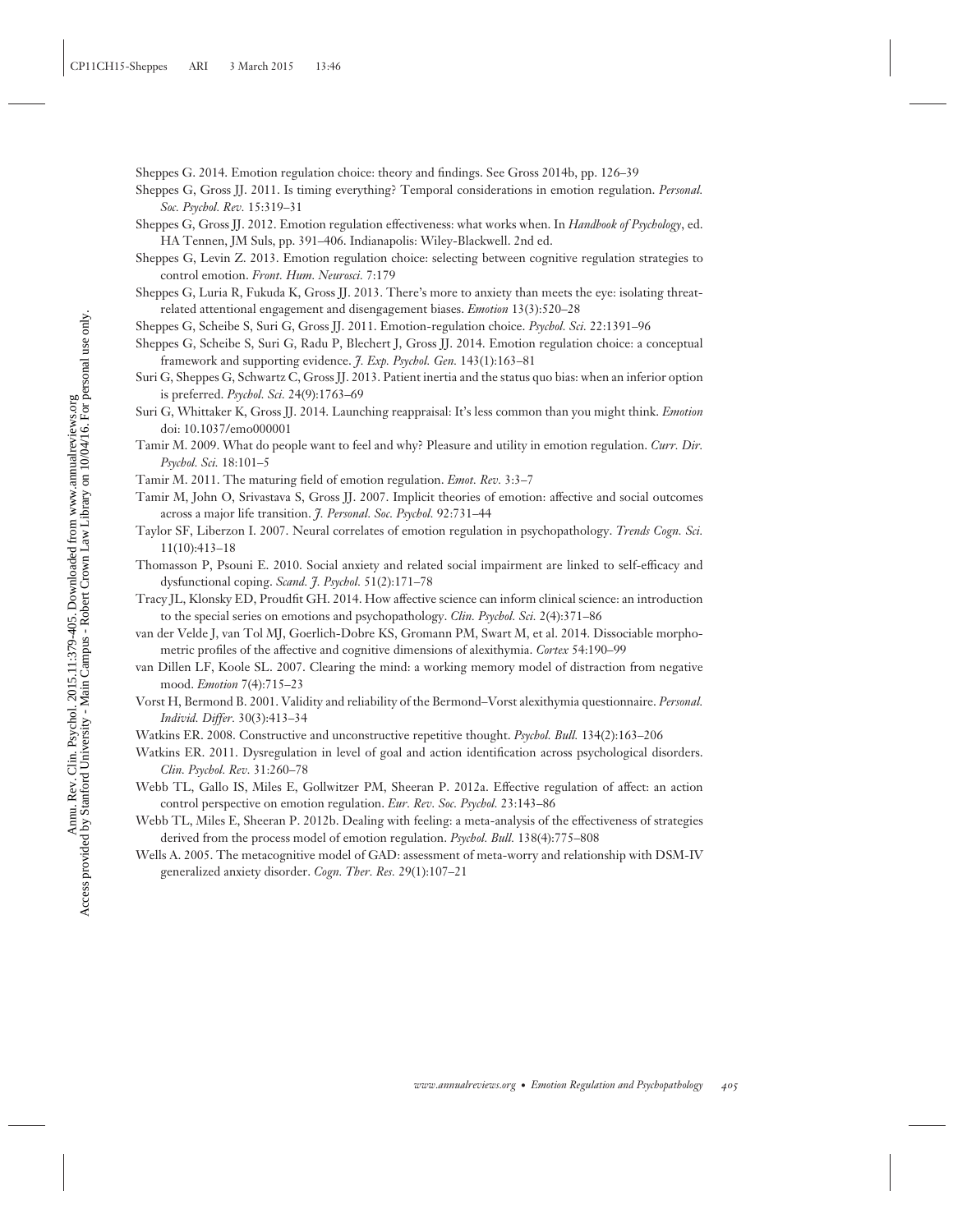# $\mathbf{\overline{R}}$

**Annual Review of Clinical Psychology**

# Contents Volume 11, 2015

| Thinking About Rumination: The Scholarly Contributions and<br>Intellectual Legacy of Susan Nolen-Hoeksema<br>Sonja Lyubomirsky, Kristin Layous, Joseph Chancellor, and S. Katherine Nelson  1       |
|-----------------------------------------------------------------------------------------------------------------------------------------------------------------------------------------------------|
| Clinical Dysfunction and Psychosocial Interventions: The Interplay of<br>Research, Methods, and Conceptualization of Challenges                                                                     |
| Recent Advances in Autism Research as Reflected in DSM-5 Criteria<br>for Autism Spectrum Disorder                                                                                                   |
| A Theory of States and Traits-Revised                                                                                                                                                               |
| Biological and Psychosocial Predictors of Postpartum Depression:<br>Systematic Review and Call for Integration<br>Ilona S. Yim, Lynlee R. Tanner Stapleton, Christine M. Guardino,                  |
| Shrinking the Gap Between Research and Practice: Tailoring and<br>Testing Youth Psychotherapies in Clinical Care Contexts<br>John R. Weisz, Lauren S. Krumholz, Lauren Santucci, Kristel Thomassin, |
| Obsessive-Compulsive and Related Disorders: A Critical Review of the<br>New Diagnostic Class                                                                                                        |
| Clinical Features, Cognitive Biases, and Treatment of Body<br>Dysmorphic Disorder                                                                                                                   |
| The Development and Course of Bipolar Spectrum Disorders: An<br>Integrated Reward and Circadian Rhythm Dysregulation Model                                                                          |
| Etiologic, Phenomenologic, and Endophenotypic Overlap of<br>Schizophrenia and Bipolar Disorder                                                                                                      |